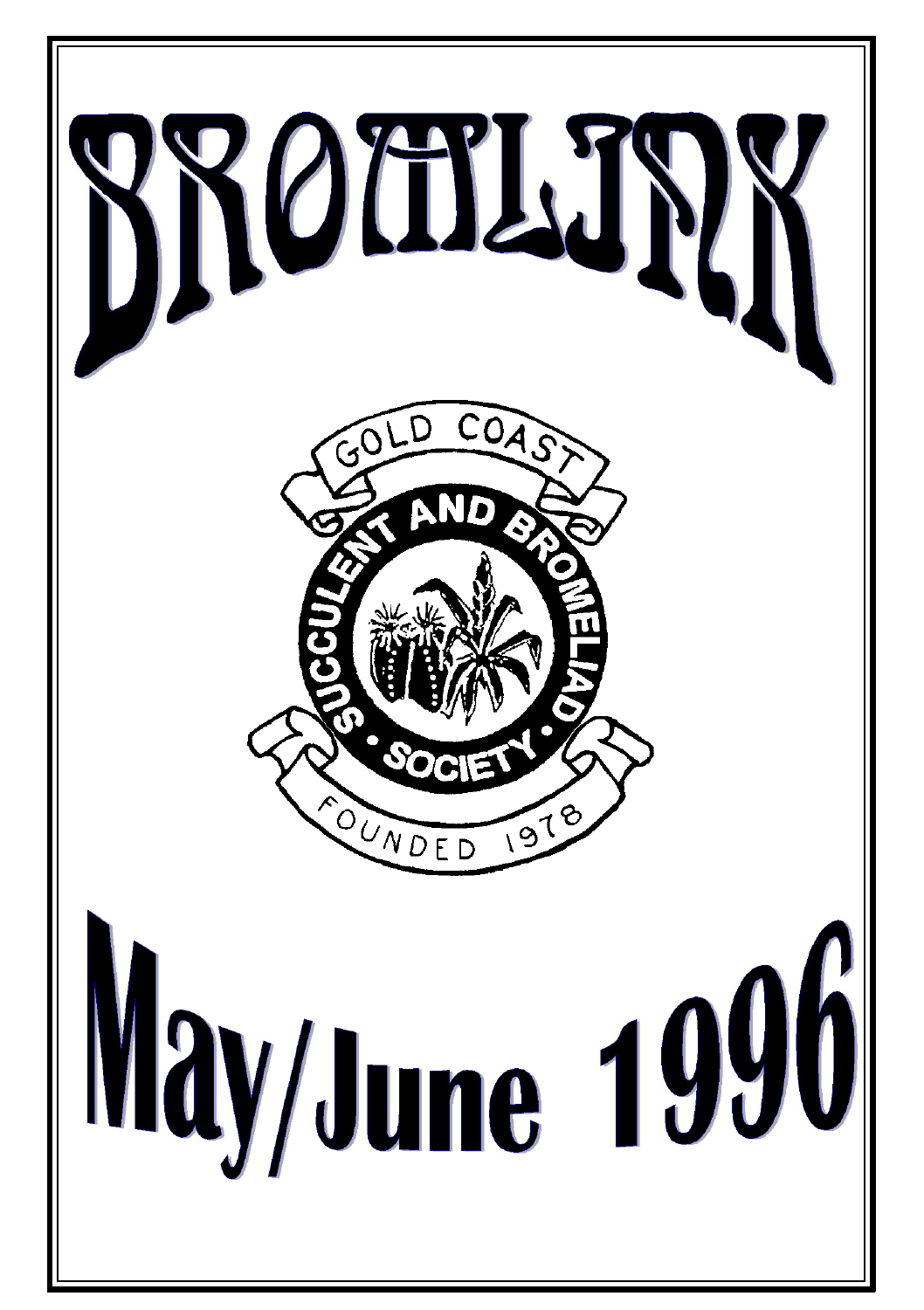# **TABLE OF CONTENTS**

**Page**

## **SPECIAL FEATURES**

# **REGULAR FEATURES**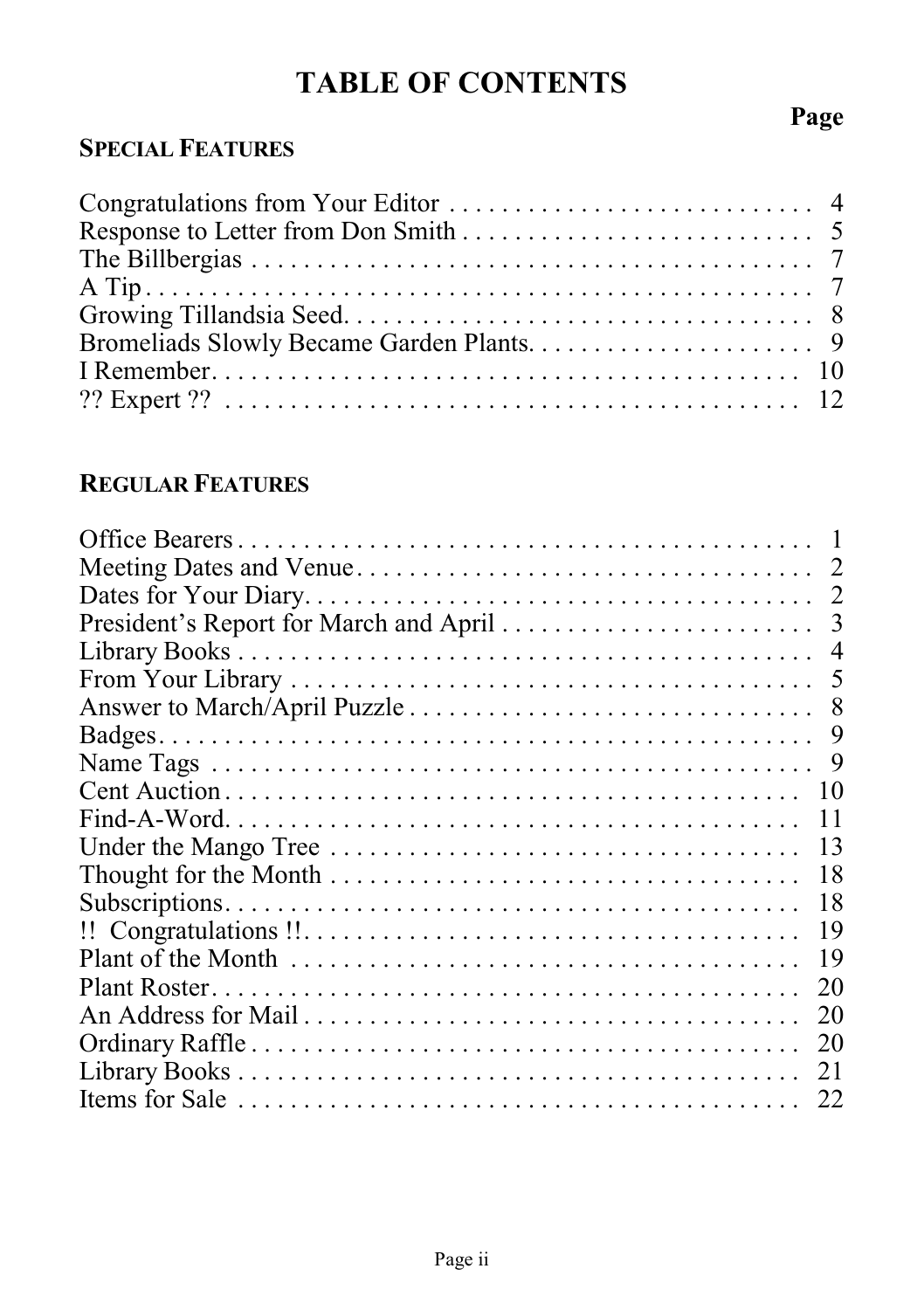# **THE GOLD COAST SUCCULENT AND BROMELIAD SOCIETY - OFFICE BEARERS**

## **PATRONESS Olwen Ferris**

| <b>PRESIDENT</b>                 | John Catlan                       | 5546 1401    |
|----------------------------------|-----------------------------------|--------------|
| <b>IMMEDIATE PAST PRESIDENT</b>  | Mary Nicholson                    | 5572 0993    |
| <b>VICE PRESIDENT</b>            | Graham Besgrove                   | (07)38005431 |
| <b>SECRETARY</b>                 | Diana Hughes                      |              |
| <b>TREASURER</b>                 | Mary Nicholson                    | 5572 0993    |
| <b>EDITOR</b>                    | <b>Wendy Besgrove</b>             |              |
| <b>HOSTESS</b>                   | Jennifer Ross                     |              |
| <b>HOSTESS ASSISTANT</b>         | Olwen Ferris                      |              |
| <b>COMMITTEE</b>                 | John Catlan, Mary Nicholson,      |              |
|                                  | Olwen Ferris, Graham Besgrove,    |              |
|                                  | Diana Hughes, Peter Ludowici, Nev |              |
|                                  | Ryan, Audrey McAlister, Mac       |              |
|                                  | McAlister, Jennifer Ross, Bev     |              |
|                                  | Collins, Bobby Powel, Pat Harrod  |              |
| <b>PLANT SALES</b>               | Mac and Audrey McAlister          |              |
| PLANT SALES ASSISTANTS           | Narelle Rowe & Jo Ketelaar        |              |
| <b>GOODS SALES</b>               | Peter Ludowici                    |              |
| <b>GOODS SALES ASSISTANTS</b>    | Bobby Powel & Nev Ryan            |              |
| <b>LIBRARIAN &amp; ASSISTANT</b> | Jeanette Henwood & Dawn Collas    |              |
| <b>CATERING</b>                  | Inge vom Bruch & Anita Wille      |              |
| RAFFLES SUPERVISOR               | Roy Wenzel & John Borthistle      |              |
|                                  |                                   |              |
| <b>LIFE MEMBERS</b>              | Olwen Ferris                      |              |
|                                  | Rolly & Evelyn Reilly             |              |
| <b>HONORARY MEMBERS</b>          | Jum Daniels, Roy Wenzel,          |              |
|                                  | Genny Vauhkonen, John Catlan,     |              |
|                                  | <b>Bev Collins</b>                |              |

Permission is granted to reprint articles appearing in the Bromlink, in whole or in part, when credit is given to the author and the Gold Coast Succulent and Bromeliad Society.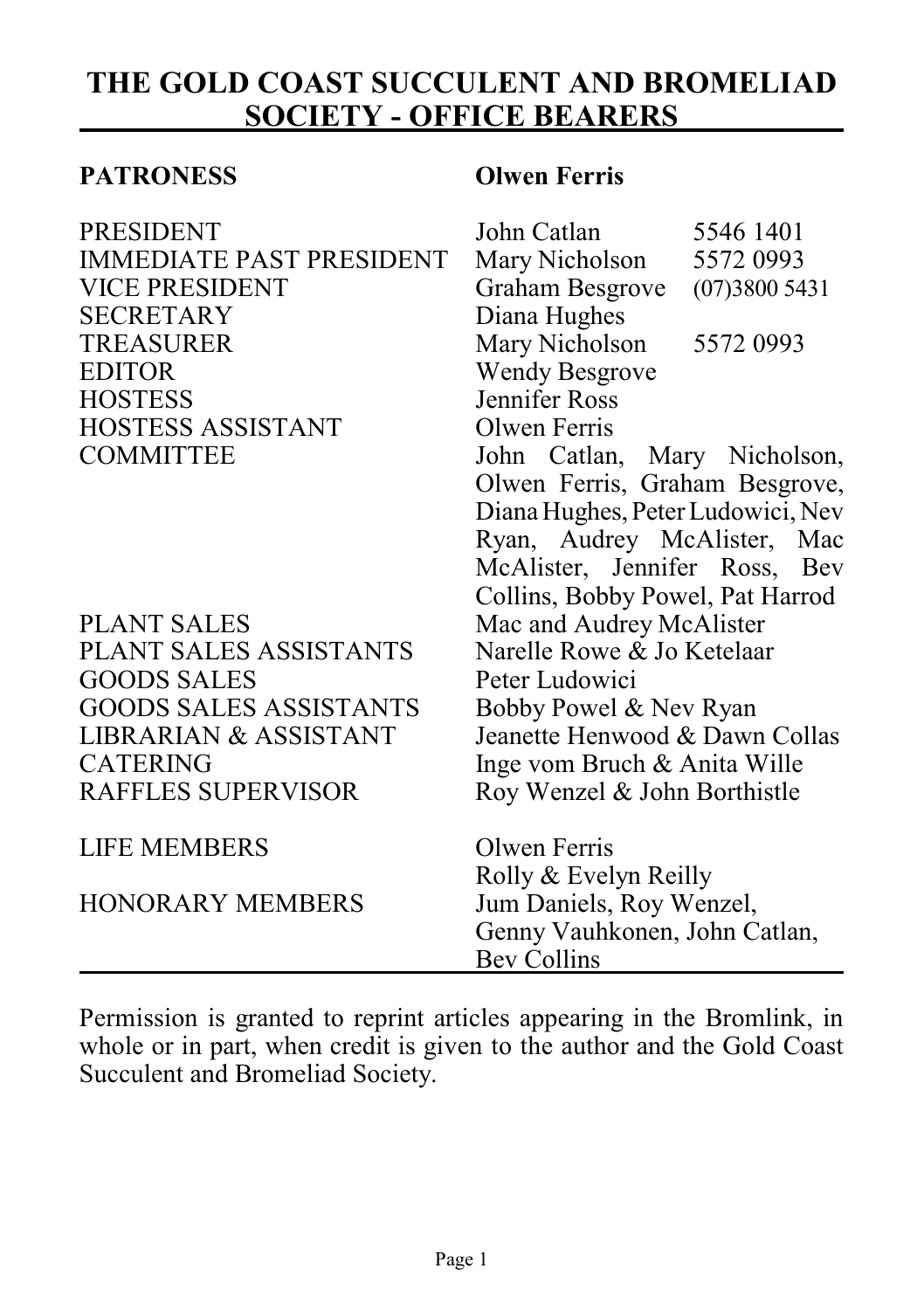## **MEETING DATES AND VENUE**

Our meetings are held at the Uniting Church Hall, Elanora on the second Saturday of each month starting at 1.30 pm.



| DATE                                     | <b>EVENT</b>                                                                                            |
|------------------------------------------|---------------------------------------------------------------------------------------------------------|
| Saturday, 11 May                         | <b>General Meeting</b>                                                                                  |
| Saturday & Sunday,<br>1 and 2 June       | Rotary Landscape Garden Fair-Now<br>postponed to $7 & 8$ September                                      |
| Saturday, 8 June                         | No meeting. Trip to Combined<br>Succulent and Bromeliad Show, Mt<br>Coot-tha Botanic Gardens Auditorium |
| Saturday, 13 July                        | <b>General Meeting</b>                                                                                  |
| Sunday, 21 July, 11.00 am -<br>$2.00$ pm | Trip to Neil and Kay Flemmings, 53<br>Westminster Boulevard, Elanora.<br>Take chair, drinks and eats.   |
| Saturday, 10 August                      | <b>General Meeting</b>                                                                                  |

## **DISCLAIMER**

Opinions expressed in this newsletter are the contributor's own and are not necessarily those of the Committee or the Gold Coast Succulent and Bromeliad Society.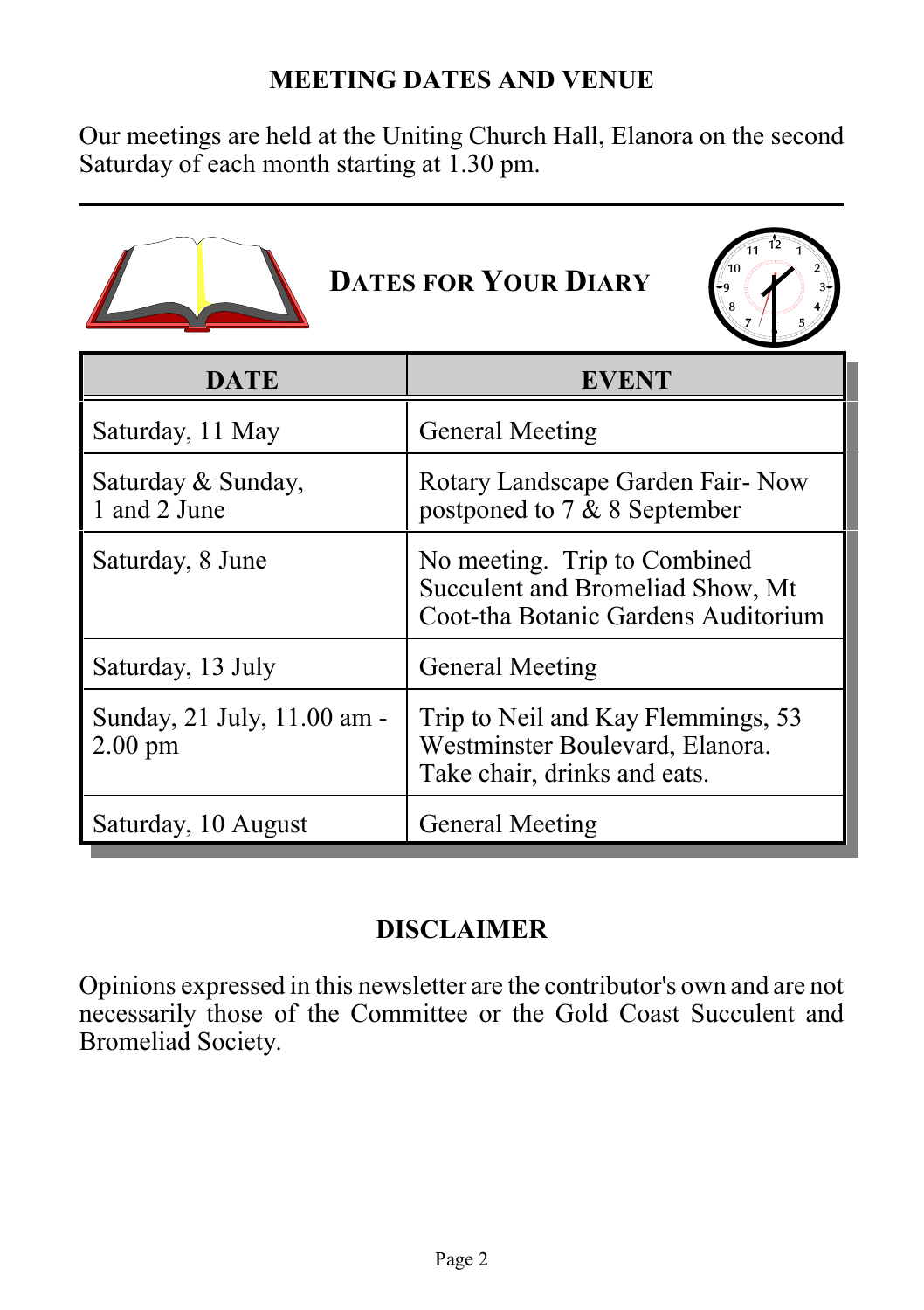Thirty-eight members attended our March meetingwith 31 members at our April meeting. The Show and Tell and Plant of the Month tables were well stocked. Some of the plants were:

*Aechmea purpurea rosea, hoppii, fasciata albo marginata, bracteata rubra variegata*, Shining Light, Shelldancer, Aztec Gold, Lucky Stripe, Fosters favorite, Red Ribbon, *fasciata*, Bert *Tillandsia streptophylla* type, *vernicosa* (2 different), *brachyphylla, cyanea, crocata, gardneri, tectorum, flabellata, fasciculata, seleriana x ionantha* Neomea Exquisita, *comarapaensis Vriesea morreniana, bleheri, sucrei, carinata* (Brazil) *Cryptanthus fosterianus*, Starwine, Green Ice, Glad, Frostie,Lacerdae, Shimmer, *bivittatus*, v Ruby, Cherry Sundae, Osyanus, Ti, Silver Lining, Madam Ganna Walska, Coffee Royal, Cafe au lait Orthophytum saxicola, viridis Neophytum Burgundy Ananus nanus *Billbergia venezuelana x macrocalyx*, Glad Lawerance *Guzmania lingulata supurba Neoregelia* Anna No.40 Canmea Majo

Our club is growing and the interest in Bromeliads is only one of the reasons, but the interest in the plants will result in members dispensing information. The Society became Incorporated on the seventh day of March 1996.

There will be no meeting in June. Instead we have organised a bus trip to the Brisbane June Show for the day. The bus will leave Mary, 55 Dawn Parade, Miami, at 8.00 am. There will be a charge at the door to view the Show. Plants will be on sale also. There is a choice of bringing your own food and drinks or buying there.

Our trip to the Olive Branch was not rained out. Two of our members from Bundaberg, Mal and Rhonda Symmonds, came down to meet us for the day. When the mob hit the Sale Plants, it was hectic and the next stage was wandering through the large Bush House looking at plants and trying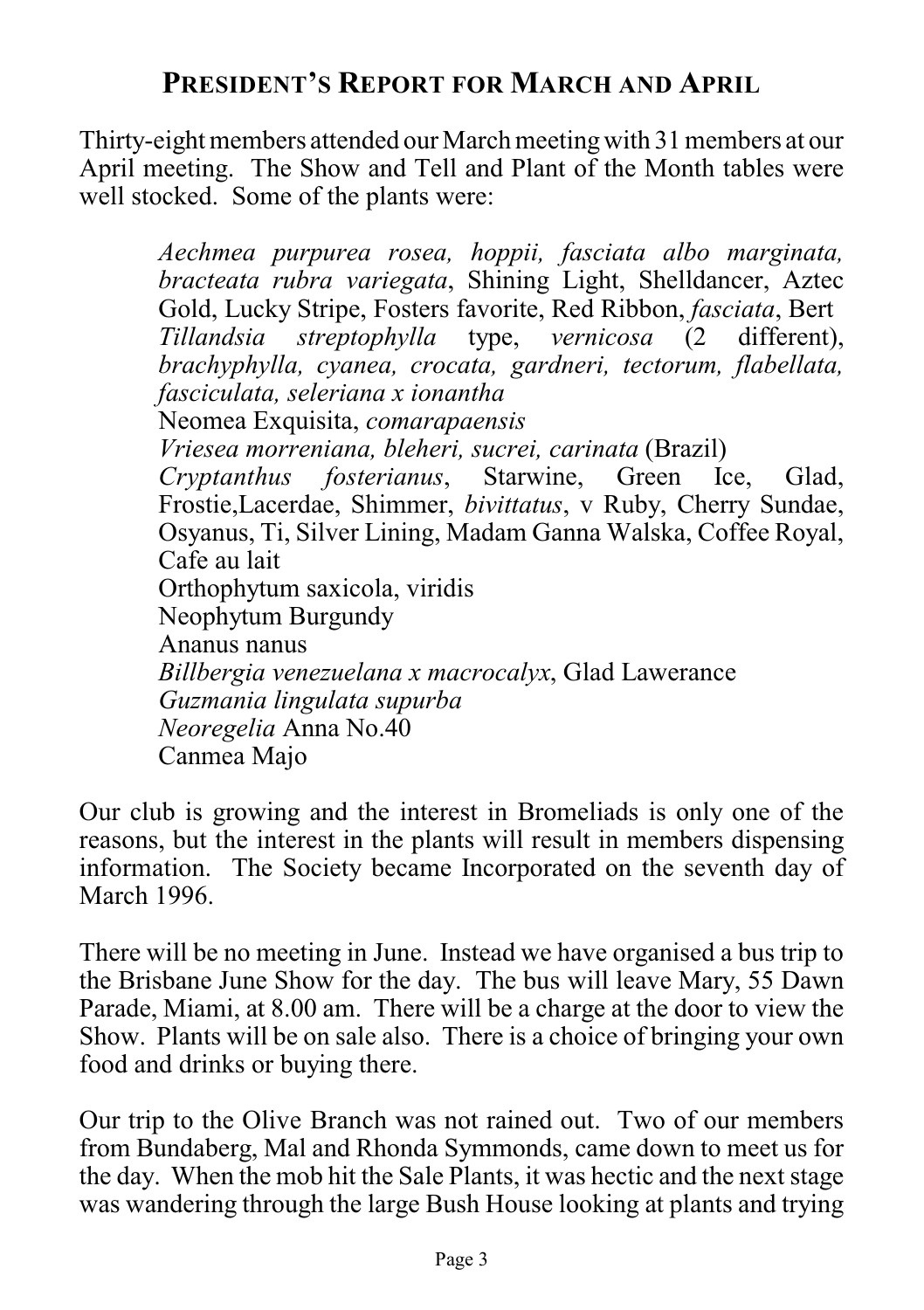to find pups to satisfy demand. When the members discovered a new shed to buy plants from, the cry went up, "I've spent all my money." Thank you, Olive and Len. The members enjoyed the visit. If you want to see the Olive Branch, phone (07) 3351 1203 to make an appointment. Olive would love to see you.

The next stop was for lunch at the Brisbane Botanic Gardens at Mount Coot-tha. Then a quick stop off on the way home to see Mike Symmons, one of our members. His interest is mainly species orchids but his collection of Bromeliads is excellent. The members enjoyed the afternoon tea. The raffle was drawn at Mike's place and our BundabergÏmembers won four out of ten prizes. Thanks, Mike. The members parted with the last of their small change. Sorry about that Mike, but they requested another visit after they have saved up. If you want to visit Mike's place, phone (07) 5546 7300.

Special Raffle. A tablecloth and three spoons from New Zealand have been donated by Bobby Powell for a Special Raffle.

# **CONGRATULATIONS FROM YOUR EDITOR**

I would like to congratulate the members of the Gold Coast Succulent and Bromeliad Society Inc for their contributions to Bromlink. You have contributed enough articles and material for the last two editions of Bromlink to have only original articles printed. Ithink it's wonderful that we don't need to rely on reprinted articles from otherÏjournals to make up sufficient pages for Bromlink.



Again, congratulations, well done, thank you so much and keep up the great work.



# **LIBRARY BOOKS**

There are still outstanding Library Books. Please check to make sure you haven't forgotten you have one.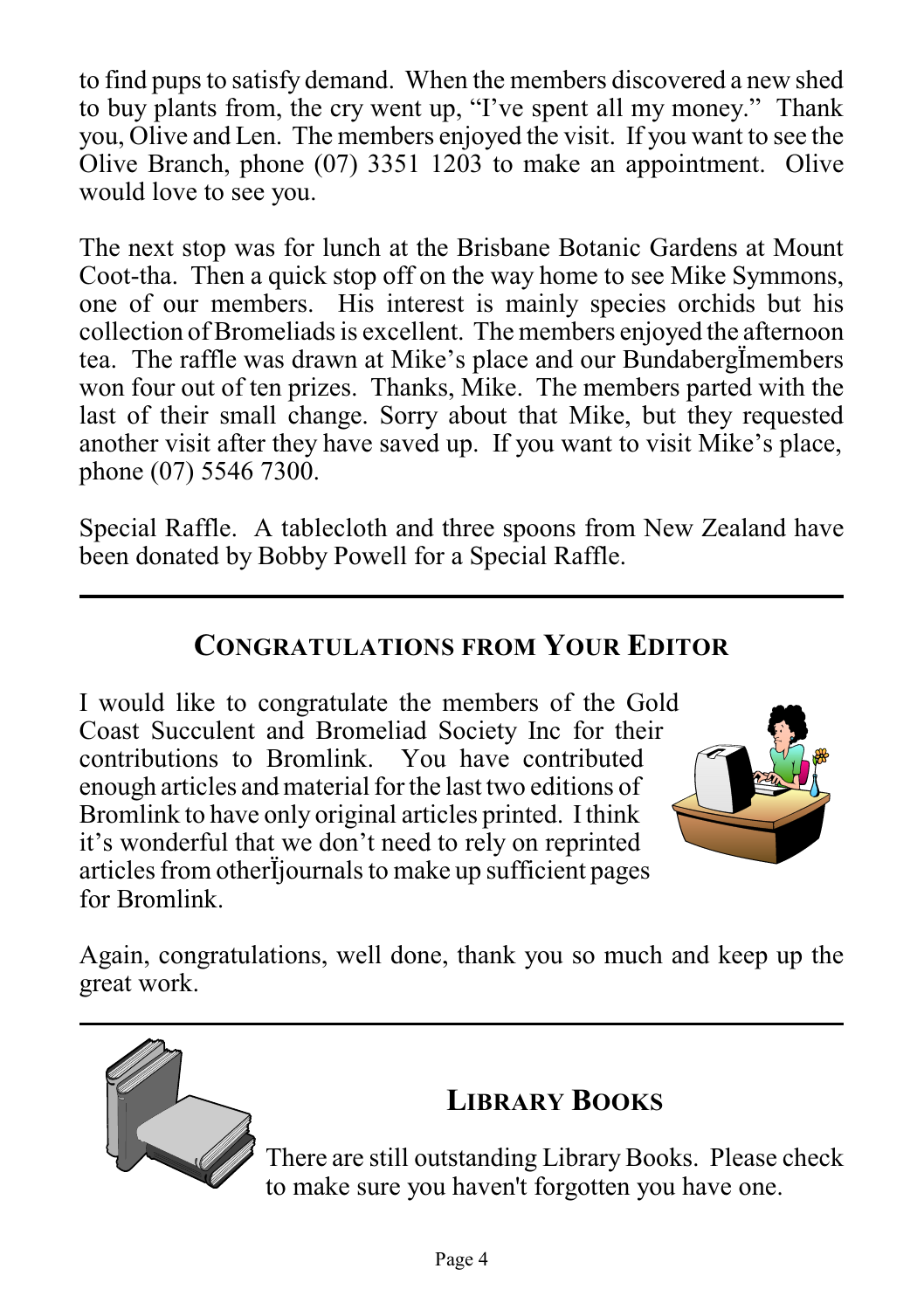## **FROM YOUR LIBRARY**

Jeanette Henwood

Have you borrowed the Current Publications Folder yet? This folder contains 10 journals or newsletters from Australia and overseas and provides you with recently published views and information on our interests, Bromeliads and Cacti.

Thanks to those regular borrowers who return their books on time. Remember, the term of a library loan is one month. If everyone abides by this requirement every member has a chance to share our books.

A reservation list is now operating for Blooming Bromeliads by Baensch. Loan time is strictly one month, so if you like to borrow this book, please see me and I'll add your name to the list.

The Cacti and Succulent books have all been covered and catalogued now and are ready to borrow.

## **RESPONSE TO LETTER FROM DON SMITH**

Graham Besgrove

Thanks, Don, for your letter. The following are my answers to your questions.

### **How do you stop algae growing in tanks of neoregelias?**

Algae tends to like alkaline water. This can be stopped by keeping your water as fresh as possible in the tanks. Do this by flushing regularly. If you wish to remove any algae, this can be done by rubbing gently with your finger or a cotton bud, while flushing with a gentle spray of water.

#### **Are there any advantages to terracotta pots over plastic pots in the culture of bromeliads?**

Terracotta pots are heavier than plastic, so they tend to make the bromeliads more stable. What you have to make sure of is any plants in these type of pots receive more water in the pot than normal. This is because terracotta pots are porous and tend to dry out quicker than those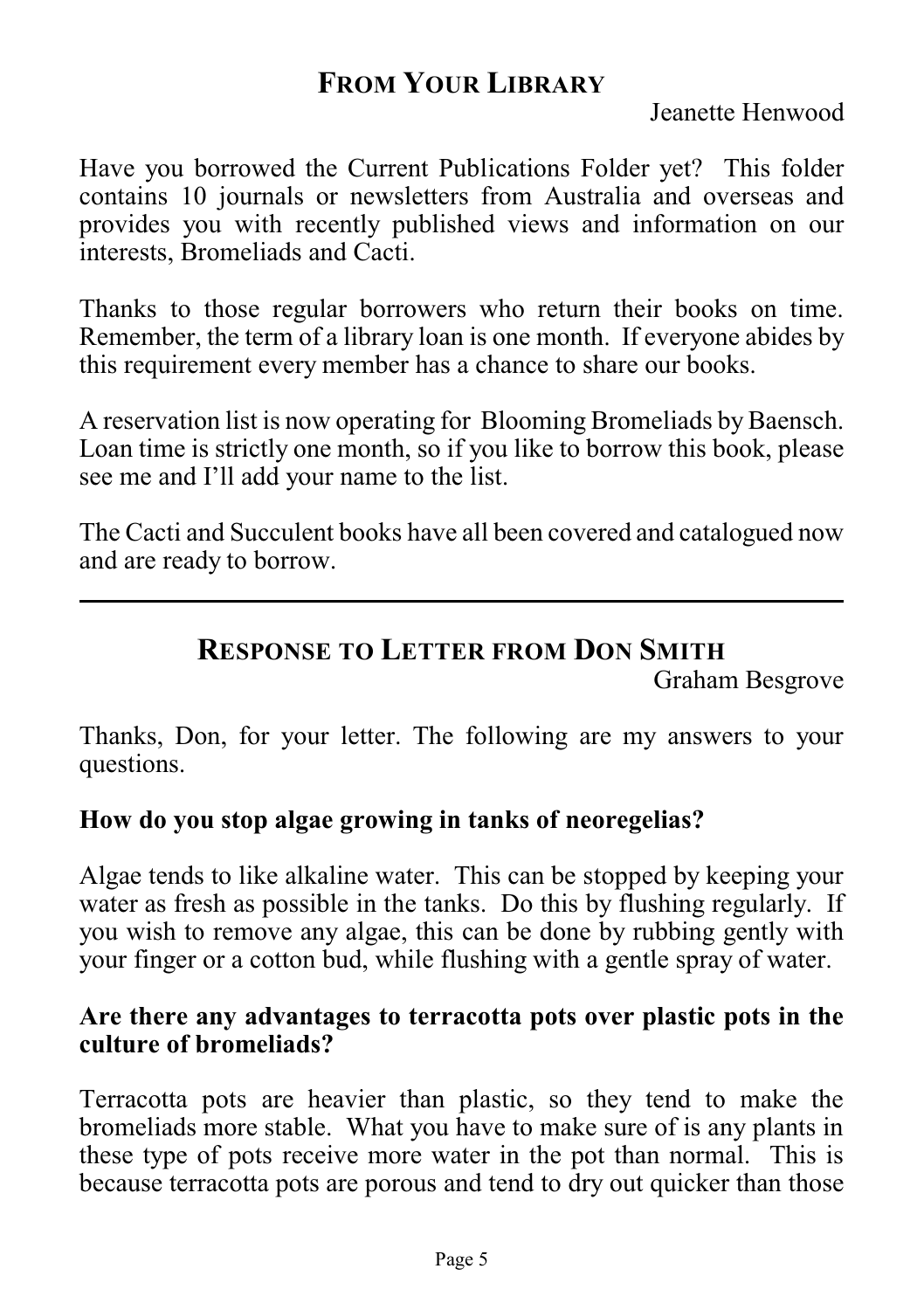in plastic pots. Black plastic pots tend to keep the roots warmer on plants than terracotta pots. Green leafed Tillandsias, Orthyphytums and Catopsis seem to do very well in terracotta pots.

### **I'm told not to use white oil on bromeliads. How do I get rid of a tiny black scale on Aechmea plants?**

Using white oil on bromeliads is an absolute no no. If used, this will block up or clog up the scales which are on the leaves of all bromeliads and the plant will die by suffocation. If you wish to eliminate these black spots, commonly call Fly Speck Scale, Ïyou can use products such as Dysiston 5 or Clensel.

Dysiston is a systemic poison which you sprinkle into the cup ofÏyour infected plant and then water it in. This is then taken upinto the plant through its leaves making it poisonous to sap sucking insects. When they go for lunch, they pierce the plant and suck up the juice which will kill them. This procedure will need to be done three times over approximately 10 weeks.

Clensel is more of a contact poison. You have to be more precise with this product. This product is safer then Dysiston and has a nice Citronella smell. This one works by smothering and suffocating the insect under the little black shell. This is mixed with water and then sprayed all over the plants. It froths up like dishwashing liquid but don't panic.

The way to tell if the scale is dead is if you gently flick it withÏyour fingernail, if it leaves a wet streak behind then it is fresh. If there is no wet streak, then it is dead.

NB: Word of warning!! When using Dysiston, always use aÏvery good mask. Don't breath in the fumes as this will makeÏyou extremely ill. Take it from someone it happened to.

I hope this answers your questions and invite anyone who would like toÏadd to these comments, please write in so they can be published in the next Bromlink.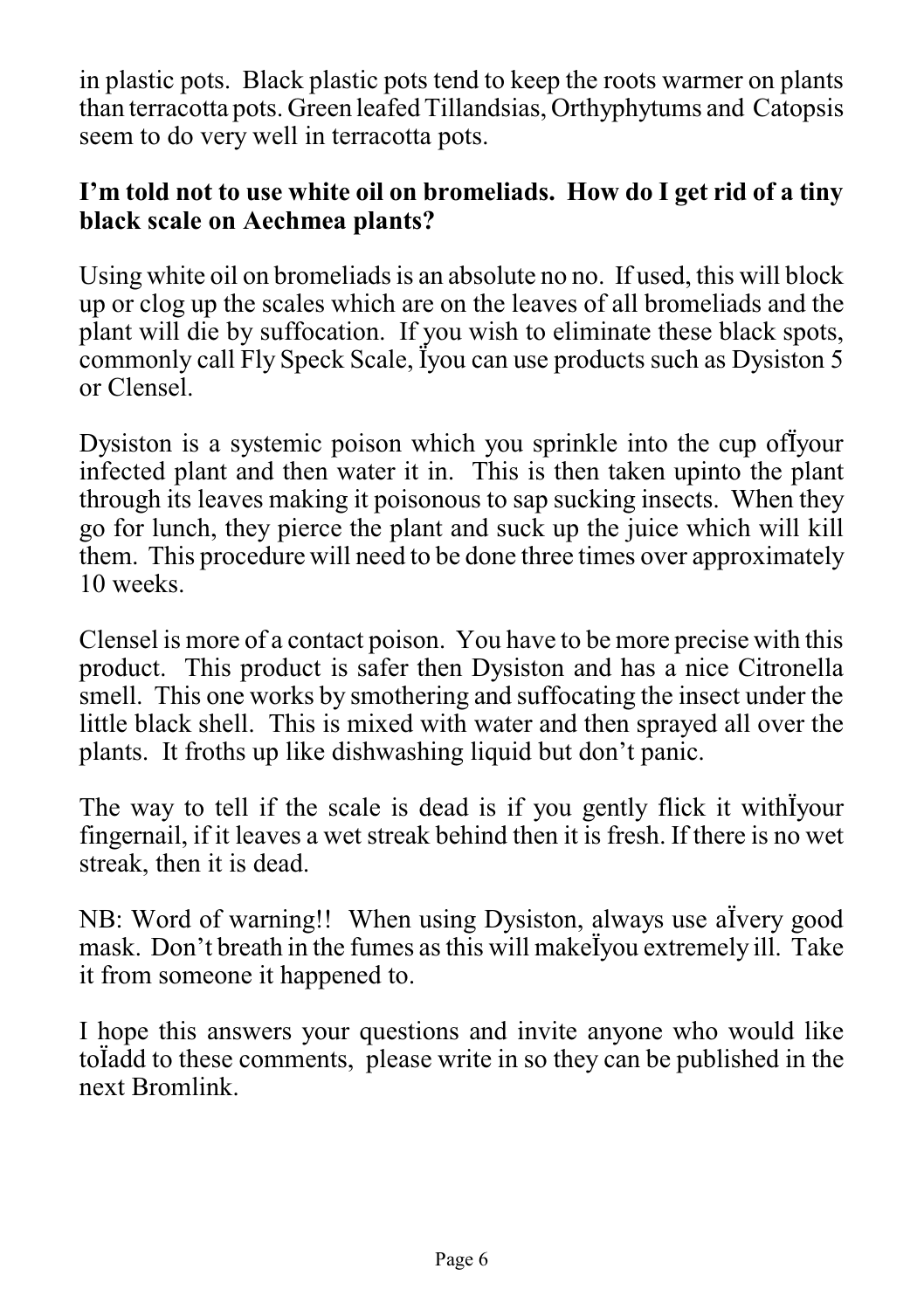## **THE BILLBERGIAS**

### Mary Nicholson

The billbergias were a plant first grown, Although their name was not yet known. Nutans was the friendship plant or Queens Tears Iffsets were given to friends far and near. From tubular rosette to small or tall tubes. These plants come in a variety of hues. From green through to plum and dark red..

Many crosses from these have been bred. Some have spots other have bands. Some have spines that are not kind to hands. This is their defence so that they survive. Back at home in Brazil where they grow wild. The inflorescence can be pendulous or upright The bracts can be orange, pink or a red that's bright The petals of green, violet, gold or dark blue The colours must be seen to believe their hue. They are mainly epiphytes , growing on trees From the high forests right down to the seas. There are many shapes, colours, marking and sizes It is no wonder they take off with the prizes.

## **A TIP**

Paul Schacht

Being new to the world of Bromeliads, Isometimes experienced difficulty in cutting pups from mother plants. Secateurs were not always suitable. Often there were difficulties in using a knife. And various other blades all had limitations. The solution? A hacksaw blade. Its small enough for getting into tight areas and gives a clean, neat cut.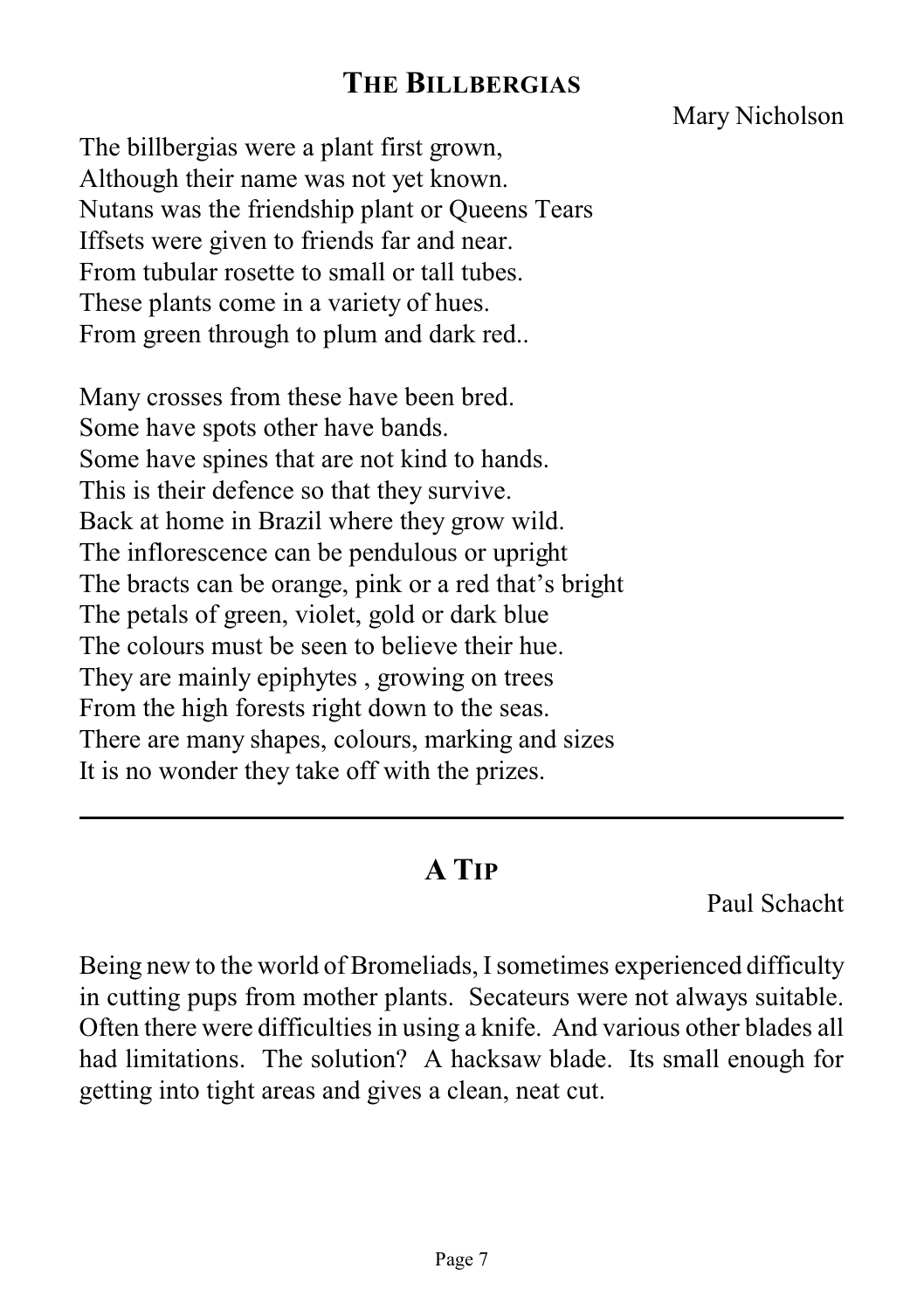## **GROWING TILLANDSIA SEED**

Olwen Ferris

You have decided to start growing your bromeliads from seed, and they have just arrived in the post. The little packets look exciting and you start to look closer. Be careful, and place yourself out of a draught, the fluffy down attached to each seed can take off and fly some way before coming to a halt. In nature this can take each seed some way from the parent tree, and this is what you don't need.

One method you can use for a germinating base, is to wire a frame toÏslip into the end of a foot of pantyhose. Cut off about 12 inches of foot and leg and pull tight. The end of the wire is made into a hook for suspension and can be bent to hang the planted area flat for planting while the surface is flat. A wire hook can be placed on the other end, so that the planted stocking can be hung somewhere near a tap and watered lightly every hour or so on the first day. One of those spray bottles you have to damp down clothes as you iron then comes in handy here.

You get a shock when first you see your seed! It can fly away from you with its silken appendages. Lay it carefully where you want it to stay and gently spray it with water until it settles down where you need it. Watch that you spray again before it is dry and decides to take off.

It takes several days before it decides to stay put and then it can be several weeks before green leaves start to grow. You can now do away with the second hook, and change the main hook so that the planting is grown upright but you still have to be careful with the watering so that the little plantlets don't get washed off before the roots go down into theÏstocking.

Ithin them out as the roots grow and with strips of nylon stocking, tie them onto small branches or sticks. Remember to labelled them with name and date of planting.

To be continued.

# **ANSWER TO MARCH/APRIL PUZZLE**

The answer to March/April puzzle is: LOVES HUMIDITY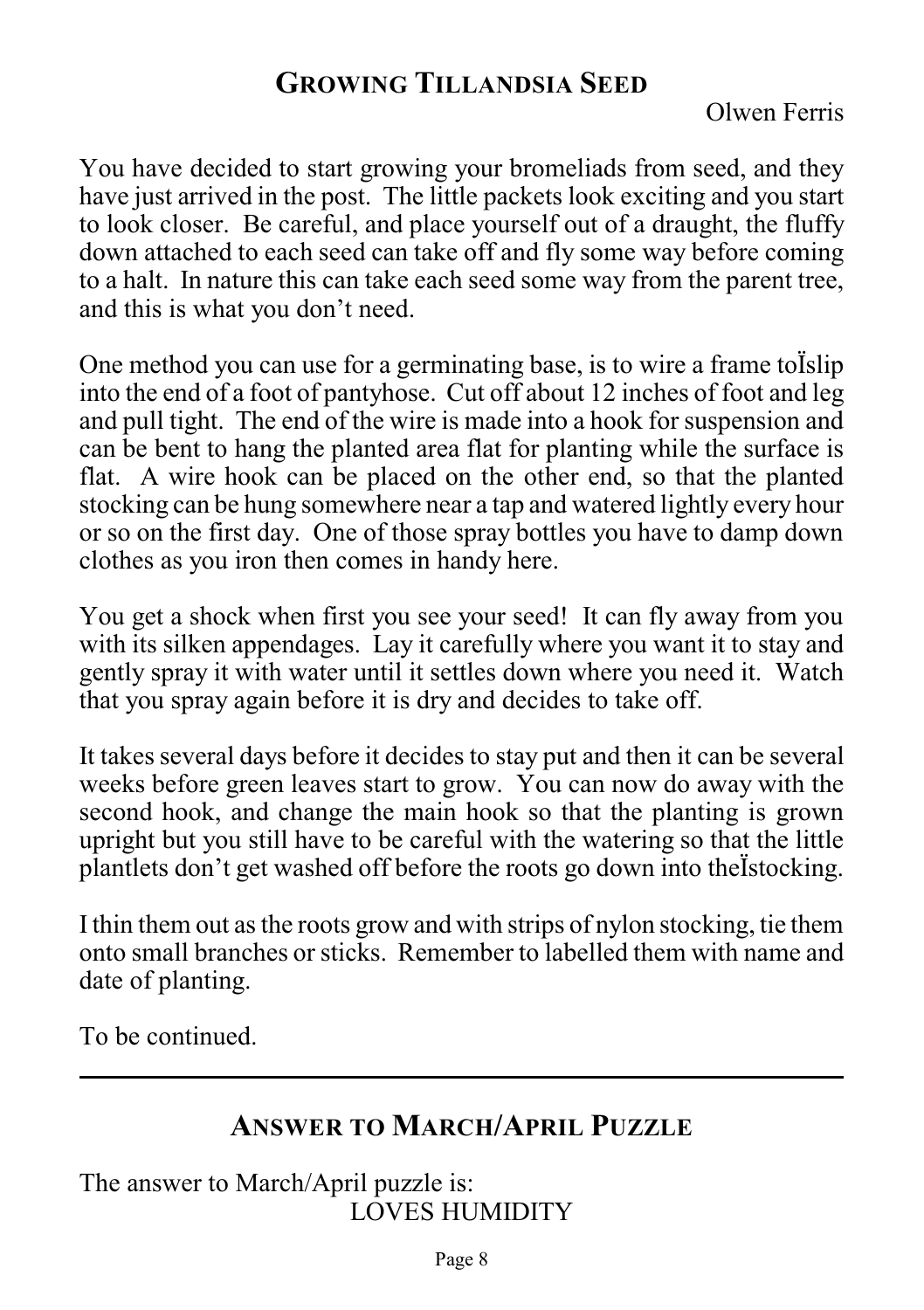### **BROMELIADS SLOWLY BECAME GARDEN PLANTS** Olwen Ferris

Bromeliads are native to the temperate and tropical regions of both North and South America. The pineapple would be the most widely grown of all Bromeliads alongÏwith the lovely interloper, Tillandsia usneoides or Spanish Moss.

It is thought they had their beginning, somewhere in South Brazil. The fruits of another Bromeliad are used by the natives to make an alcoholic drink. The long, tough leaves of some types, are used to obtain fibres for making rope and weaving baskets. Some of their weaving is truly magnificent. Drugs are obtained from some species and a by-,product of Hawaii's pineapple industry is a meat tenderiser. Another by-product has been discovered that cuts the healing time for severe burns down by more than half. A small industry has also been established to make a linen-like material from the fibre of the pineapple leaves.

Tillandsia usneoides, commonly known as Spanish Moss, was once used as stuffing for bedding and upholstery. It was a source of revenue for the Indians living in and near the Everglades in Florida. Sponge rubber and foam plastic have taken its place and the Indians now have to take Government Aid. Its sad to see how the loss of independence has affected many of them.

To be continued.

### **BADGES**

As we are becoming incorporated in the near future, your opportunity to obtain an original society badge is fast running out. The original badge was designed by Olwen Ferris and it would be nice to have a memento of the Society at its early stage and the way it was when you joined. Badges cost \$3.00 each. Please see Mary to obtain your badge.

## **NAME TAGS**

If you have a name tag, will you please wear it to the meetings. Wearing a name tag makes for a more informal meeting which is what we are striving to offer.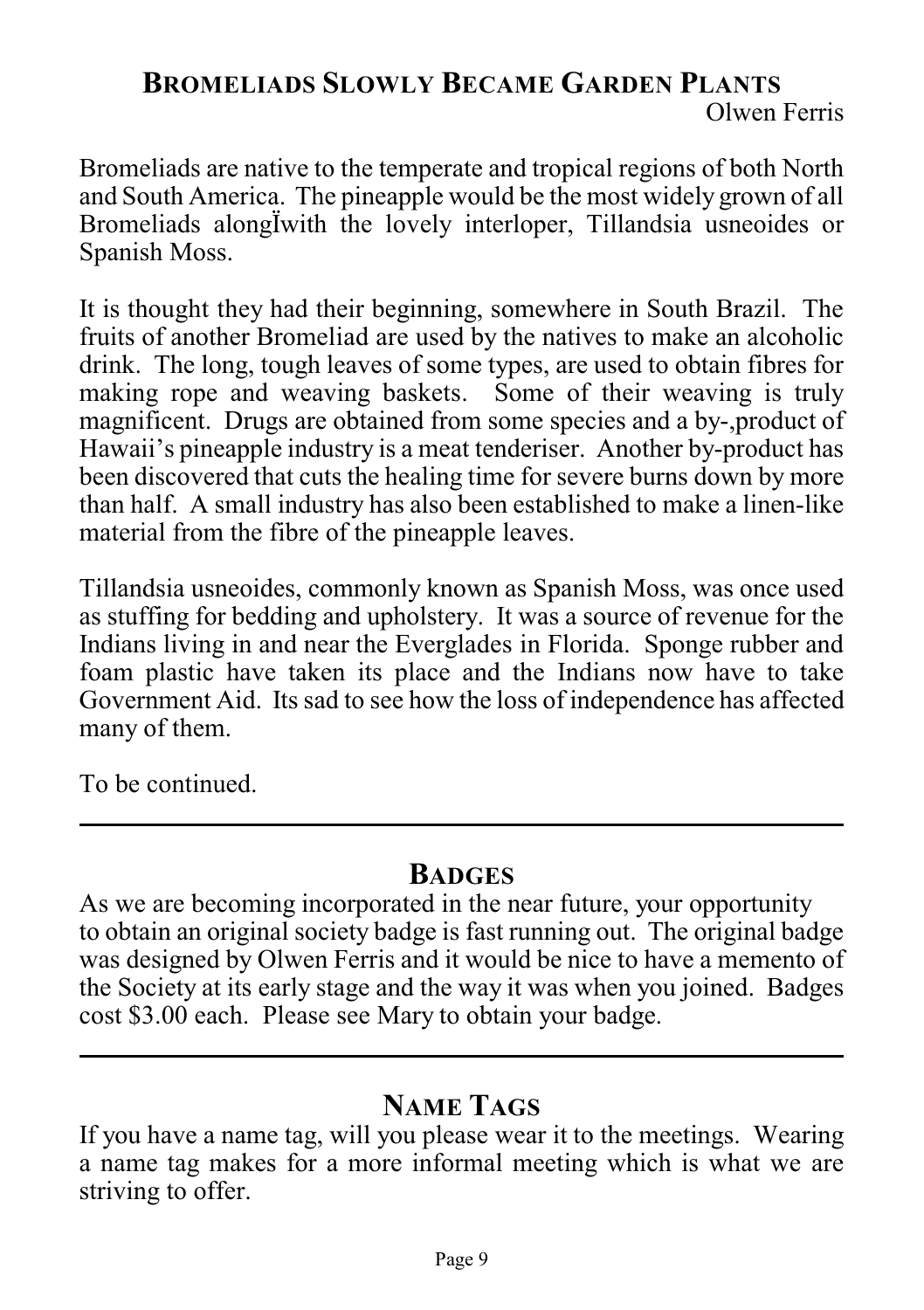## **I REMEMBER**

I remember the cheese of my childhood, And the bread that we cut with a knife, When the children all helped with the housework, And the men went to work , not the wife. Remember the milk from the billy, With the yummy rich cream on the top, When the dinner came hot from the oven. And not from the take-away shop. I remember when kids were contented, And didn't need money for kicks, Just a game with their mates in the paddock, And some times the Saturday flicks. I remember when the loo was the dunny, And the pan man he came in the night, It wasn't so terribly funny, Going way down the back with no light. I remember the slap on the backside, And the taste of the soap when I swore, Anorexia and diets were unheard of, And we had little choice what we wore. I don't think our ego was bruised much, Or our initiative quelled, or destroyed, We just ate what was put on the table, And I think life was better enjoyed.

Author Unknown.

# **CENT AUCTION**

It was wonderful how much fun can be had by our Cent Auction every March and September. If members keep bringing in several plants each to be placed in groups, the responsibility will be less on just the same few. The building up of our Library is the aim of the Cent Auctions. Please remember not to throw all your tickets into the lots but retain the No.1 ticket for the draw.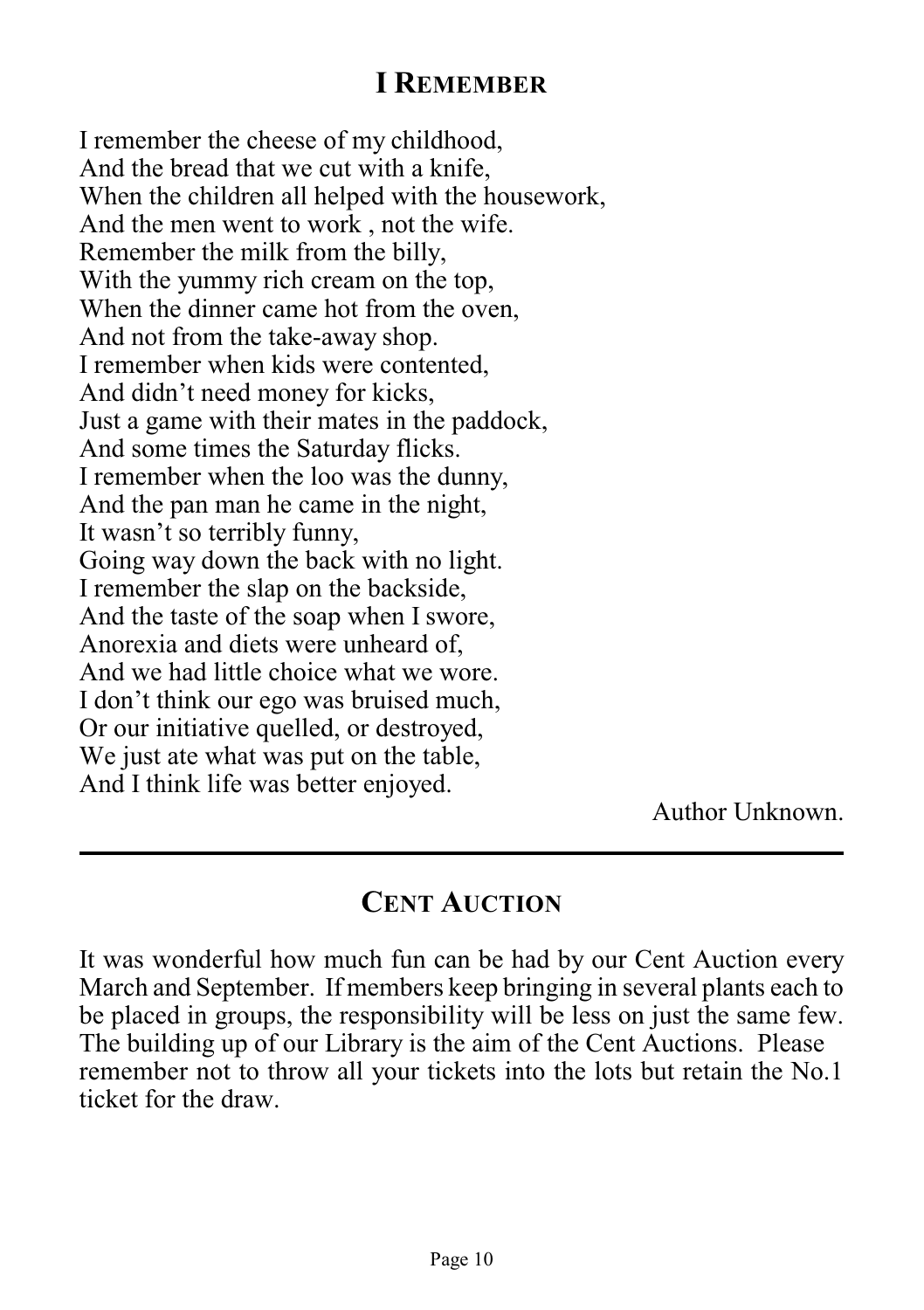**FIND-A-WORD**

|              |                           |               |                |                |              | ** * *       |             | <b>VIW</b>    |   |              |                |                           |                |              |
|--------------|---------------------------|---------------|----------------|----------------|--------------|--------------|-------------|---------------|---|--------------|----------------|---------------------------|----------------|--------------|
| S            | M                         | E             | $\overline{V}$ | I              | $\mathbf T$  | A            | N           | B             | U | $\mathbf{A}$ | E              | S                         | $\overline{O}$ | $\mathbf R$  |
| $\mathbf{A}$ | $\mathbf R$               | L             | A              | I              | E            | $H_{\rm}$    | O           | $\mathbf R$   | R | $\mathbf I$  | D              | A                         | E              | $\mathbf L$  |
| $\mathbf I$  | M                         | A             | $\mathbf R$    | $\overline{O}$ | N            | $\bf I$      | M           | A             | E | T            | U              | L                         | ${\bf P}$      | W            |
| G            | E                         | R             | E              | L              | $\rm I$      | E            | $\mathbf T$ | Z             | E | $\bf I$      | A              | A                         | $\rm I$        | $\, {\bf B}$ |
| $\mathbf R$  | $\boldsymbol{\mathrm{X}}$ | $\mathbf T$   | S              | $\rm I$        | L            | A            | D           | $\bf I$       | M | A            | $\mathbb{R}$   | Y                         | ${\bf P}$      | $\mathbf R$  |
| E            | $\bf I$                   | ${\bf N}$     | U              | T              | A            | N            | S           | L             | T | E            | G              | R                         | $H_{\rm}$      | A            |
| B            | $\mathcal{C}$             | E             | L              | Y              | L            | N            | I           | A             | M | M            | E              | A                         | Y              | S            |
| $\mathbf{L}$ | $\mathbf O$               | $\mathcal{C}$ | $\mathbf T$    | N              | $\rm I$      | R            | E           | Y             | E | M            | N              | $\bf J$                   | T              | $\rm I$      |
| $\mathbf{L}$ | $\rm K$                   | S             | S              | L              | G            | B            | W           | O             | R | G            | T              | ${\bf P}$                 | E              | L            |
| $\mathbf I$  | ${\bf E}$                 | $\mathcal{C}$ | ${\bf P}$      | Q              | $H_{\rm}$    | A            | ${\bf N}$   | $\mathbf I$   | R | G            | $\rm I$        | $\mathbf T$               | S              | $\rm I$      |
| B            | $\mathbf R$               | $\bf I$       | G              | H              | $\mathcal T$ | E            | L           | ${\bf E}$     | G | A            | N              | S                         | B              | E            |
| V            | A                         | $\mathbf R$   | A              | M              | E            | $\mathbb{R}$ | I           | $\mathcal{C}$ | A | $H_{\rm}$    | A              | N                         | A              | ${\bf N}$    |
| $\mathbf O$  | A                         | N             | E              | O              | M            | A            | $\mathbf T$ | A             | T | T            | I              | $\boldsymbol{\mathrm{V}}$ | N              | S            |
| W            | W                         | E             | $\mathbf I$    | P              | P            | E            | R           | $\bf I$       | I | P            | $\overline{O}$ | F                         | A              | $\mathbf I$  |
| ${\bf T}$    | E                         | $\mathbf R$   | $\mathbf R$    | E              | S            | $\mathbf T$  | R           | $\bf I$       | A | L            | E              | $\mathbf N$               | K              | ${\bf S}$    |

BILLBERGIAS need BRIGHT LIGHT for BEST RESULTS . Many grew in our gardens but we did NOT know what they were - NUTANS, PYRAMIDALIS VAR concolor are just TWO. These plants are NATIVE to BRAZIL, MEXICO, CENTRAL AMERICA MAINLY but also GROW in ARGENTINA. They are EPIPHYTES but will grow as a TERRESTRIAL. These beautiful plants are AMOENA, VITTATA, HORRIDA, TIGRINA, ELEGANS, EIPPERII, BRASILIENSIS, NANA, ROSEA, MEYERI, LIETZEI. Some have varieties such as LUTEA, MINOR.

Find the CAPITALISED words in the paragraph above to leave 14 letters which, in order, give the Billbergia which is named after a famous Bromeliad world person.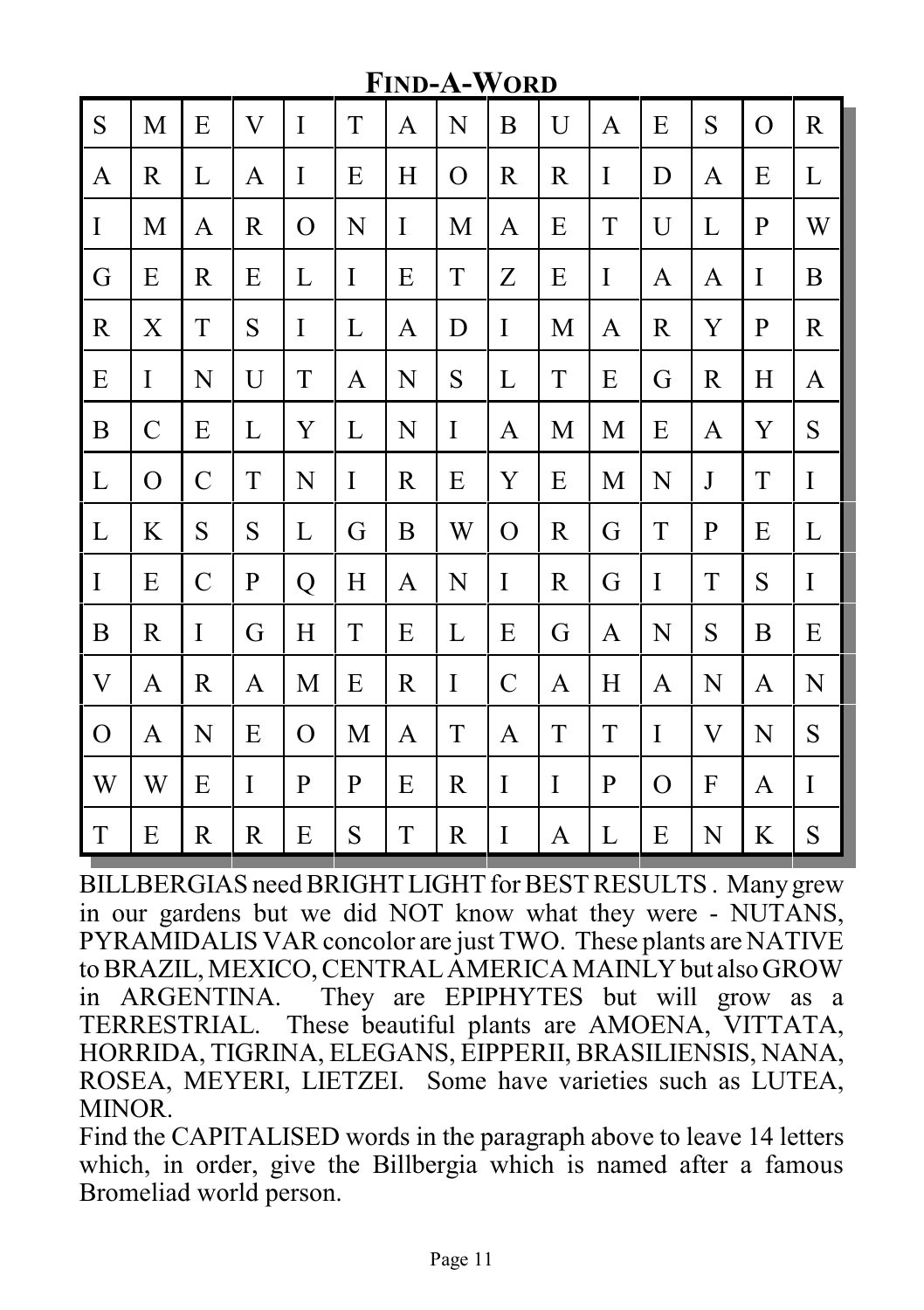### **?? EXPERT ??**

Which of the following would you like to be know as:

An expert; or Someone who seems to know what they are talking about.

Well, if you have picked No.1, then consider the following. The word expert, when broken down into two syllables, comes out like this:

> Ex is a has been Spurt is a drip under pressure.

I would much rather been known as No. 2 , someone who seems to know what they are talking about.

If someone asks you a question about a particular aspect of growing Bromeliads, don't be shy. Tell them what you know. But remember that you may be giving them information about the way Bromeliads rather than the general information they are seeking. Be sure your information is generically correct and can be applied to any growing conditions. If you want to get more specific (like ingredients for potting mixes or taking pups off), preface what you are about to sayÏwith the fact that this is the way you do it and other people may do it differently.

Be especially careful when talking to interstate or overseas people as they most likely have different conditions to you.ÌÌWhen giving information, it is a good idea to find out the circumstancesÏof the query and advise them of the correct procedure. If you go on to give your own experience, make it clear that these practices have worked for you but may not be right for everyone. Try not to rush headlong into answering without first thinking it through. A hasty answer could lead to disastrous consequences.

When a newcomer arrives on the scene, they are eager to obtain as much information as they can about their new hobby. First, they usually ask questions of someone (anyone) who seems to know what they are talking about. The newcomer then passes this information onto their friends, and their friends pass that information onto their friends, and so on it goes. Secondly, they go off and use the information you have given them to grow their own plants. If they have followed your instructions only to find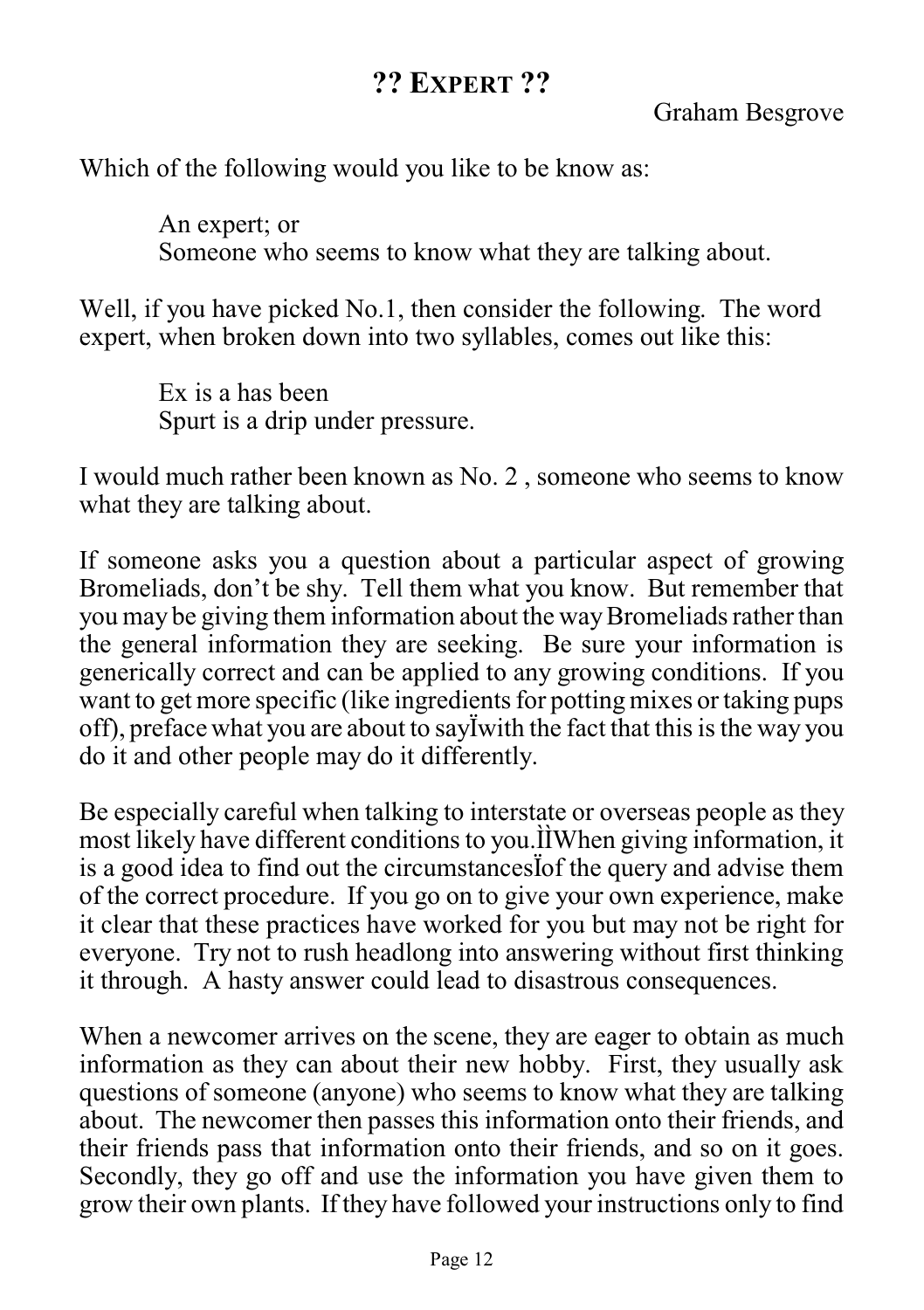that their plants are looking sick, or even worse, have died, then you (and perhaps the Society you represent) will have to answer the please explain why my plant died and yours are still alive.

There can be many reasons why someone's plants don't like the same treatment as yours. For example, you may live in Queensland and the friend you gave the information to lives in South Australia where the conditions are very different and must use different techniques (eg more water) to obtain the same results. Or you advised them to use your potting mix which retains more moisture because you only get the chance to water once a week, whereas they have been watering three times a week and their plants have begun to rot due to too much moisture.

The new hobbyist should be given the general information first and, once you have asked about their growing conditions and find that they are similar to yours, then go on to give them some added tips but make it clear that this is the way I do it and that it may not suit all situations.

The Society is made up of variety of different people with an equal variety of growing conditions. Don't be afraid to pass on your information, because your enthusiasm and love of the plants will be passed on to help and inspire others.

Be an Expert? Huh, no way!



John Catlan

Four people have asked me over the last year about Angelo and what happened to him. To get some order into the story would take up a newsletter, so it will have to be brief but, firstly you have to understand the main character involved my father, Harold..

In the tradition of father knows best, he would be rated for failure. On second thoughts he would not rate at all, but if you wanted to know the name of a good tin smith, or borrow a cork sizer, or fix a rifle, or had a problem, or in trouble you went to see the man; but when it came to travel he was most definitely the father from hell.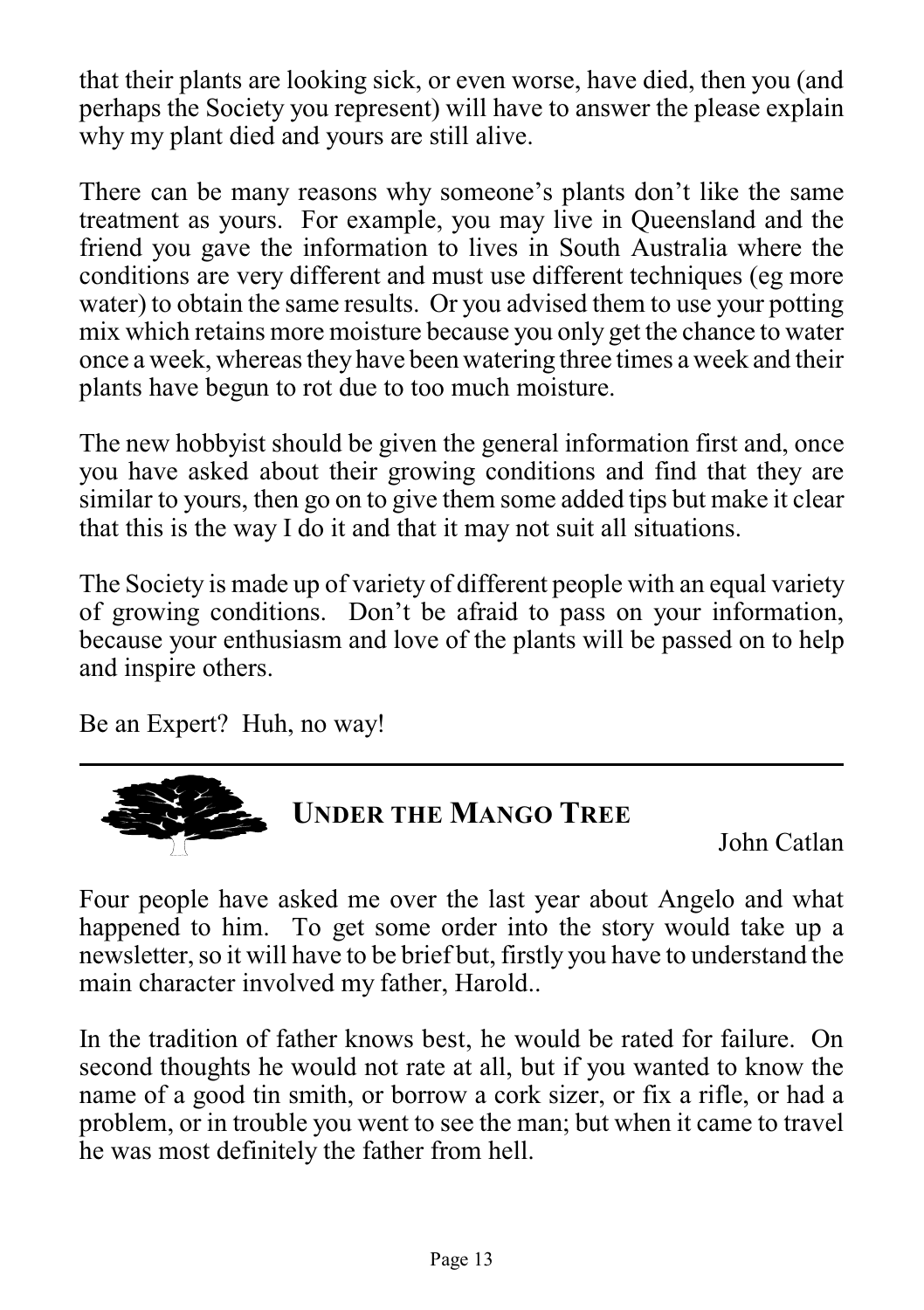Thelma, my stepmother, I consider to be up there in amongst the ten smartest people in the world. She would never go away on a holiday with Harold but would organise a travelling companion. I realise they must have gone together on their honeymoon, but I wouldn't be surprised if at this stage she realised that the requirements for a long happy marriage dictated that it was necessary to have a stand in for future travelling occasions.

Harold only had one arm and that was probably why some of the situations developed and why in others someone did not strangle him. Although on one occasion his favourite brother had a go and on another occasion a trumpet player tried to wrap his fingers around Harold's throat to squeeze the living daylights out of him. On the occasion of his trip to Hong Kong, Nick was his travelling companion. Near the Chinese and Hong Kong border were a collection of traders stalls, one of which bore the proud entrepreneur. Harold plonked a bottle of Black Label Johnny Walker whiskey on the counter, announced he is his cousin from Australia and they are going to have a drink together to celebrate the occasion of their meeting. The poor man was totally bewildered. His English wasn't the best and he had half a bottle of whiskey inside himself before he pointed to Harold and said you don't look Chinese. Harold pointed to the sign and said re Wing On, then pointed to his missing arm and said Me Wing Off. This man has probably devoted the rest of his life to the return of Hong Kong to China.

Nick was again his designated travelling companion on his trip to Singapore. The tour was treated to an authentic Japanese meal. This three-hour ordeal was accompanied by an authentic Japanese band, which consisted of one member with a stringed instrument which, to the tour, sounded as if he spent the whole three hours trying to tune the instrument. Towards the end of the meal, Harold asked in a loud voice, Do you know Tie Me Kangaroo Down, Sport? This resulted in 60 ugly Australians rolling around the floor killing themselves laughing and a Japanese entertainer reckoned World War II would have been truly justified, if they had only got that white b.....d with the big mouth.

Harold believed that you should be in bed by 7 or 8 pm and feet on the deck by 3 to 4 am. To embrace such habits indicates a person of fine qualities, but at 4 am a person of fine qualities can run into strange situations. During the Singapore trip, Harold made the acquaintance of the DayManager of the Hotel. The Manager on enquiring whether Harold had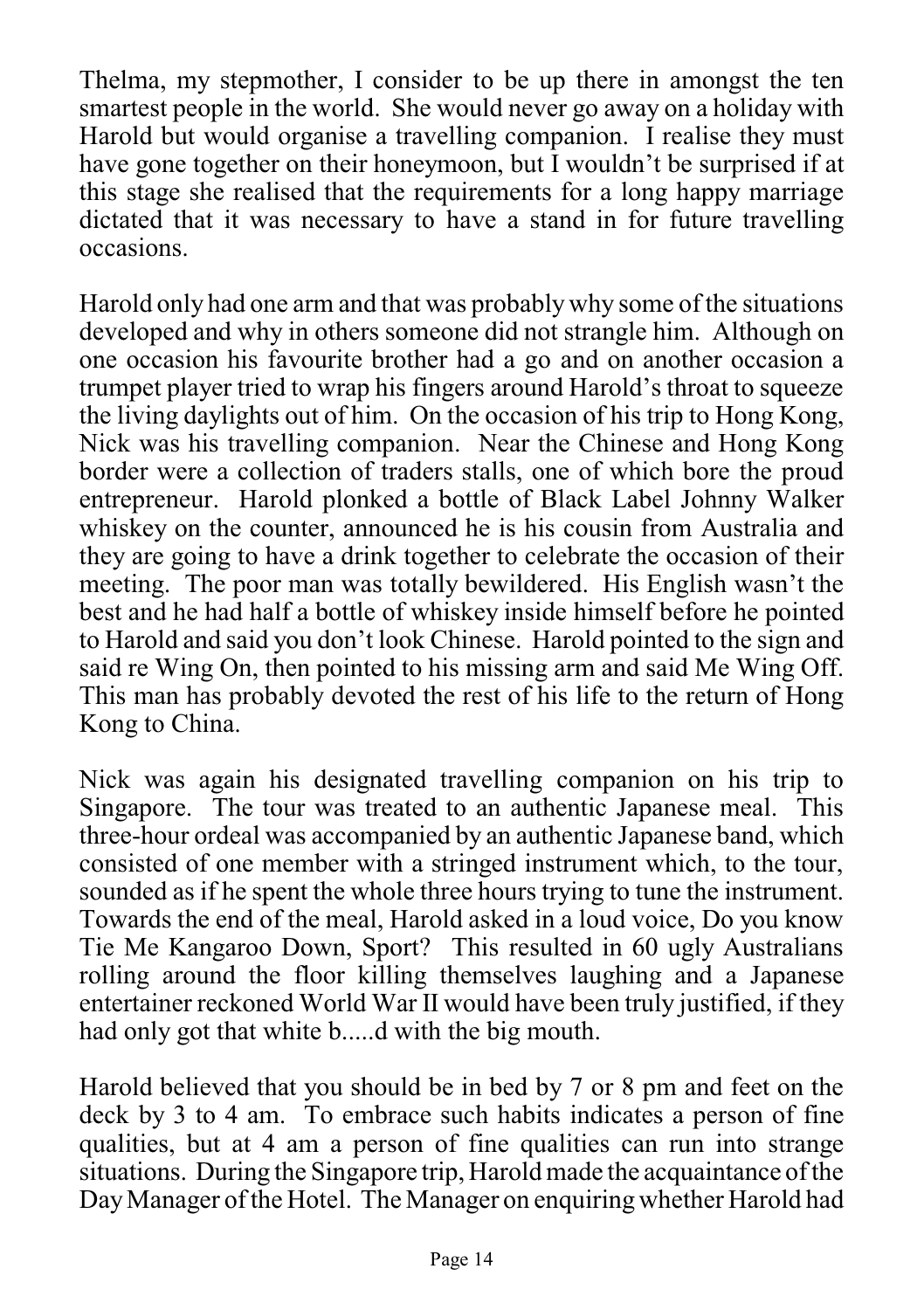lost his arm during the war, was assured it was not only during the war but in operations behind enemy lines while leading the Catlan Raiders. When checking out very early in the morning, the Day Manager had the entire DayStaff line up for inspection so Harold could review each and every one of them. The only thing to mar the occasions was Nick. He had packed the camera so no photos for Thelma. I doubt Harold ever forgave Nick even though the order to pack the camera had come from the Supreme Commander himself.

I was his designated travelling companion on his trip to Italy and Sicily. Harold gave the orders for Thelma to book the trip and the timing of that order was to cause a few upsets. We boarded the aircraft in Sydney after 1 hours delay, then sat on the tarmac for another hour. It was the 20th Anniversary of the founding of Israel and they were ripping everything apart looking for bombs. We landed in Singapore no problems. Then when coming into land a Tel Aviv, the engines roared, the plane stood on its tail and we headed straight for the stars. Somebody had tried to help Israel celebrate their anniversary by lobbing mortars on the airstrip to coincide with our landing. The plane was diverted to Athens. We knew nothing of bombs, mortars or 20th anniversary celebrations till we arrived home and Thelma revealed all.

To be continued.

#### ooooOOOOoooo

Summer has gone and winter is approaching. The water requirements of our Bromeliads will be changing. You will gather knowledge on the water requirements of Bromeliads in a number of ways:

- 1. by discussions with other growers;<br>2. by reading general Bromeliad book
- 2. by reading general Bromeliad books;<br>3 by reading about Bromeliads:
- 3. by reading about Bromeliads;<br>4 mative habitats:
- 4. native habitats;<br>5 by observation
- by observation of your plants.

Number 4 is the least used by beginner growers but once you know what to look for, you will be able to recognise the symptoms of approaching disasters and rectify the problem before it is too late. You cannot have the same potting program for your Bromeliads and water them exactly the same. The native habitat of Bromeliads is of the greatest diversity you can imagine. To succeed with plants of differing requirements you will have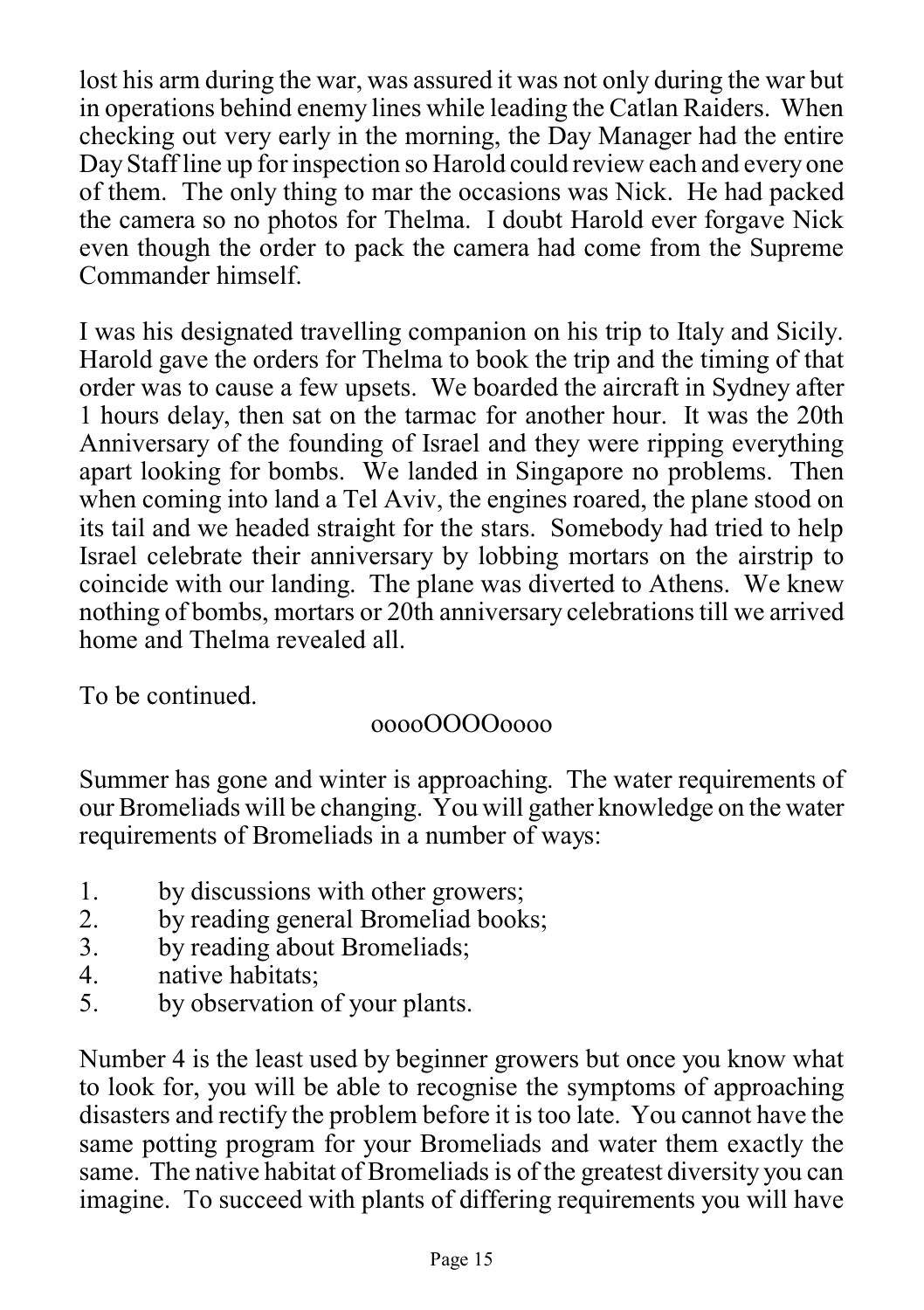luck with you in the beginning, but eventuallyyou will acquire knowledge. Surprising as it may seem even novice growers have three very distinct programs:

- 1. silver leafed Tillandsias are mounted<br>2. small plants in small pots
- 2. small plants in small pots<br>3 big plants in highests
- big plants in big pots.

Then if you water all these plants exactly the same, the silver-leaf Tillandsias will dry out first and the two remaining groups, once they are established, should dry out together. The large pots holding more water to satisfy the requirement of larger plants. Your next step is to build upon this program. The following are a few points to consider:

- 1. small pots will dry out faster than big pots<br>2. clay nots will dry out faster than plastic po
- 2. clay pots will dry out faster than plastic pots<br>3 squat pots will dry out faster than standard po
- 3. squat pots will dry out faster than standard pots<br>4. coarse mix will dry out faster than fine mix
- 4. coarse mix will dry out faster than fine mix
- 5. windy areas will dry out faster than protected areas<br>6 a very sunny area will dry out faster than a shady are
- a very sunny area will dry out faster than a shady area (If you use these six proposals, you can create 720 combinations)
- 7. light waterings will dry out faster than heavy waterings (If you use these seven proposals, you can create 5,040 combinations)
- 8. pots with a lot of drainage holes dry out faster (If you use these 8 proposals you can create 40,320 combinations)
- 9. pots on a wire bench will dry out faster than on the ground (If you use these 9 proposals you can create 362,880 combinations)
- 10. If you punch holes in the side of pots they will dry out faster (If you use these 10 proposals you can create 3,628,800 combinations).

The moral of the story is that to duplicate what another does is impossible, that is why every grower develops their own system. Plants are very adaptable and generally survive in spite of the grower.

#### ooooOOOOoooo

Although I use sprinklers for watering the Bromeliads because I do not have time to hand water, there is nothing that will replace hand watering because you can make it so variable and as you water you relax, look,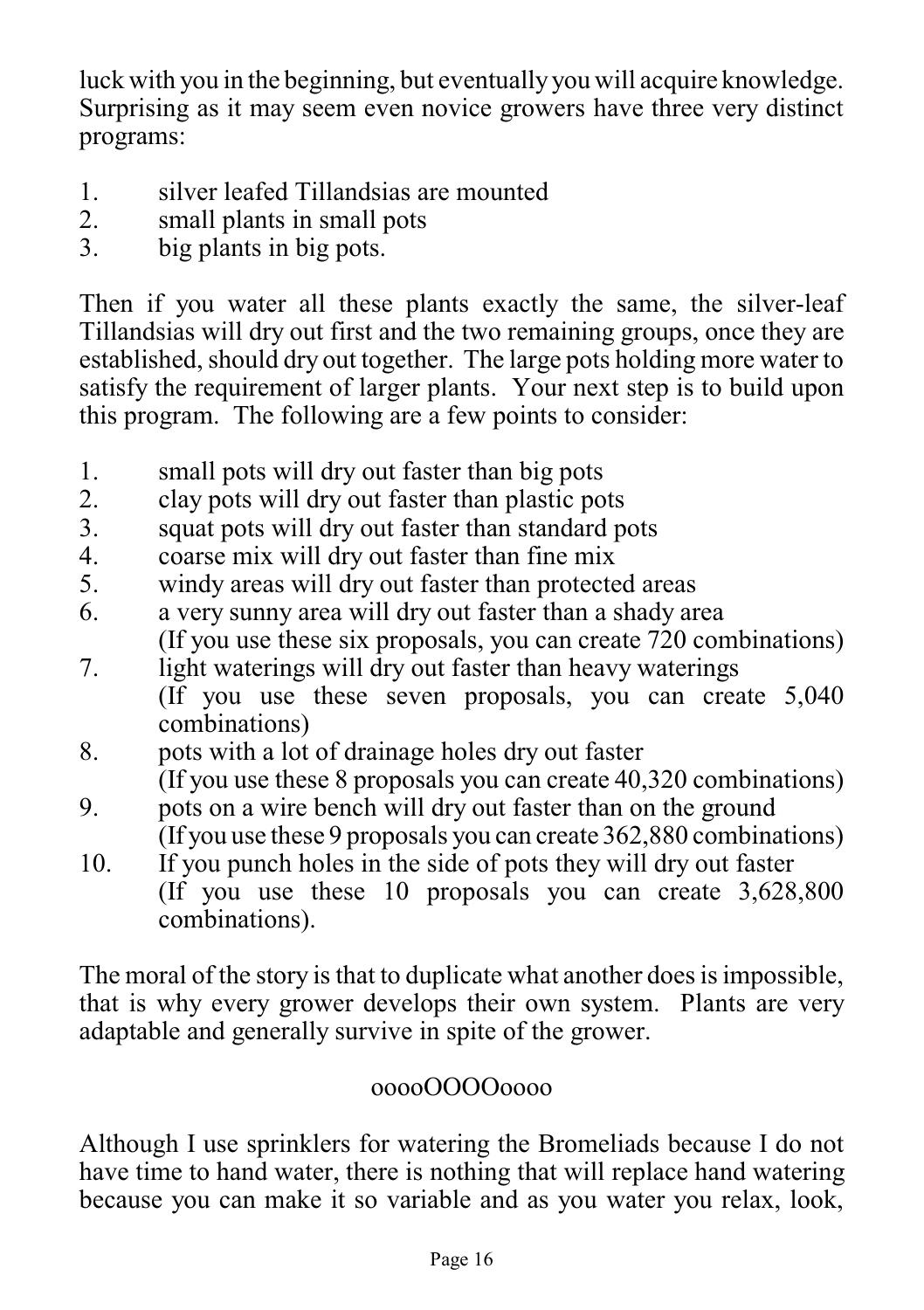observe and learn. When I changed to sprinklers, under the sprinklers bugs flourished. With hand watering, you blast a lot of bugs off the plants and a lot of these died before they could get back on the plants, especially the young bugs. Sprinkler sprays are generally too soft to accomplish this.

#### ooooOOOOoooo

We grow Dyckias and Hechtias in standard pots in a fine but open terrestrial mix and try not to let them dry out. The mix is finer than perlite but coarser than coarse sand.

#### ooooOOOOoooo

We have decided to grow our Tillandsia fasciculata types in pots in a mixture of orchid bark and charcoal. If we are prepared to pay \$\$ for a pup, why not spend \$1 for mix and give it the best opportunity to survive and look good.

#### ooooOOOOoooo

Our Billbergias are started off in a standard 150mm pot. There are no particles of potting mix under 1cm with the average 2cm and some pieces as large as 3cm with a very small amount of fertiliser. We call this mix our large mix.

The Billbergias in the watch spring group are potted into 300mm standard pots or 300mm baskets with the same open mix and pieces of styrofoam in the bottom half of the container and we add more fertiliser than in the other Billbergias. We want to grow all our Billbergias in clumps. That is one of the reasons for the big containers and it also helps to stabilise the plants.

The *Aechmea orlandiana* group of plants and look-a-like plants into 200mm standard pots with large mix but to the bottom is added 1 large rock surrounded by broken styro boxes. The rock for stability and the styro for extra drainage. All *Aechmea Ensigns* are the same but in 200mm hanging baskets and hung up.

#### ooooOOOOoooo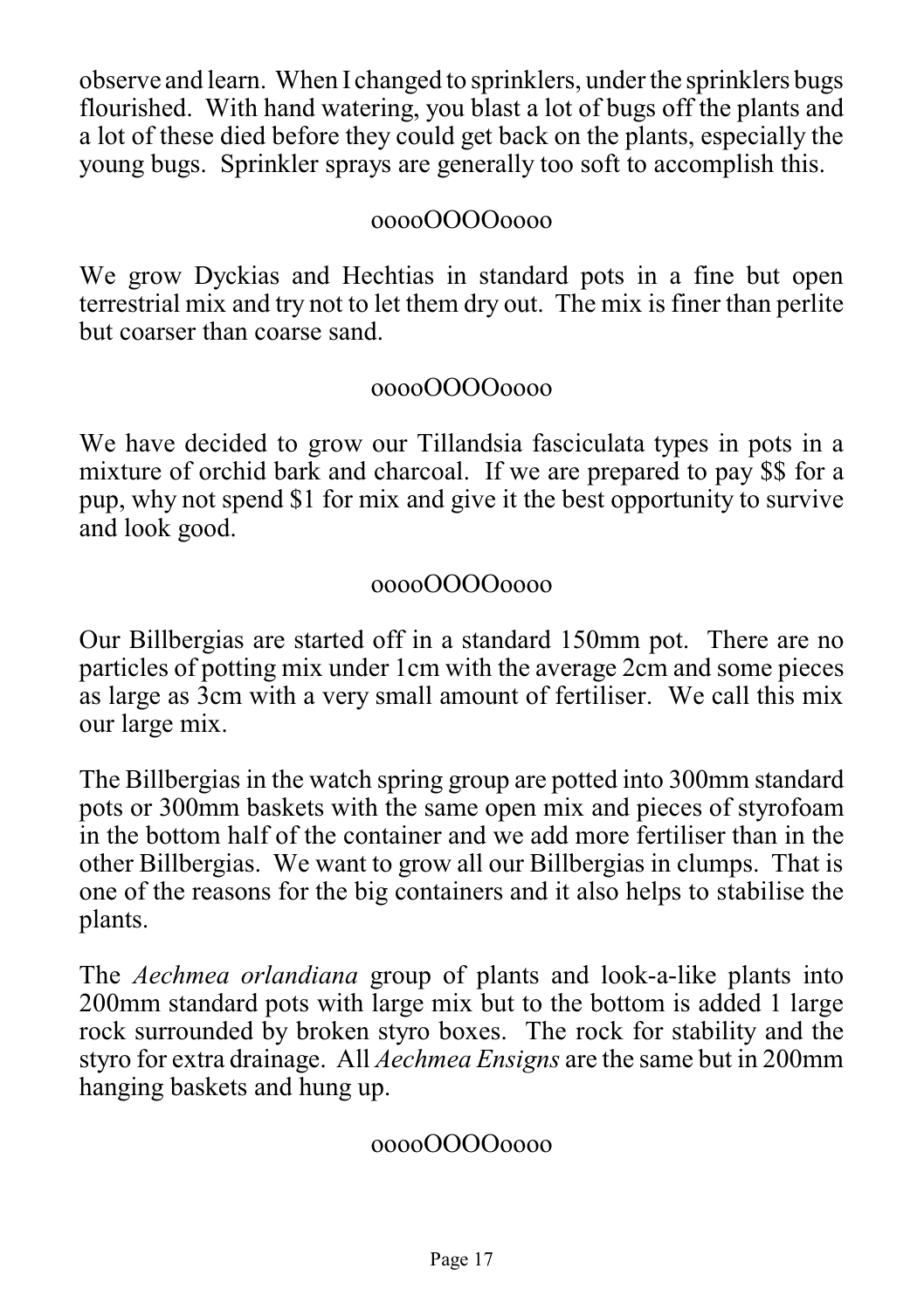The large Aechmeas into 300mm pots and larger the bottom of the pots lined with half house bricks standing on their ends. The rest large mix with broken styro boxes in bottom half of the container.

#### ooooOOOOoooo

God willing, you will hear from us next issue.

*The current trend is towards shorter honeymoons, but more of them.*

### **THOUGHT FOR THE MONTH**

*In friendship we find nothing false or insincere; everything is straightforward and springs from the heart.* 

*Cicero*

#### **SUBSCRIPTIONS**

All subscriptions were due at the October meeting each year. Subscriptions are:

| .      |        |
|--------|--------|
| Family | \$6.00 |
| Single | \$4.00 |

If you require postage of your newsletters, please forward 6 (six) current price stamps. For all postal members, please send your subscription to:

Gold Coast Succulent and Bromeliad Society c/- Mary Nicholson 55 Dawn Parade MIAMI Q 4220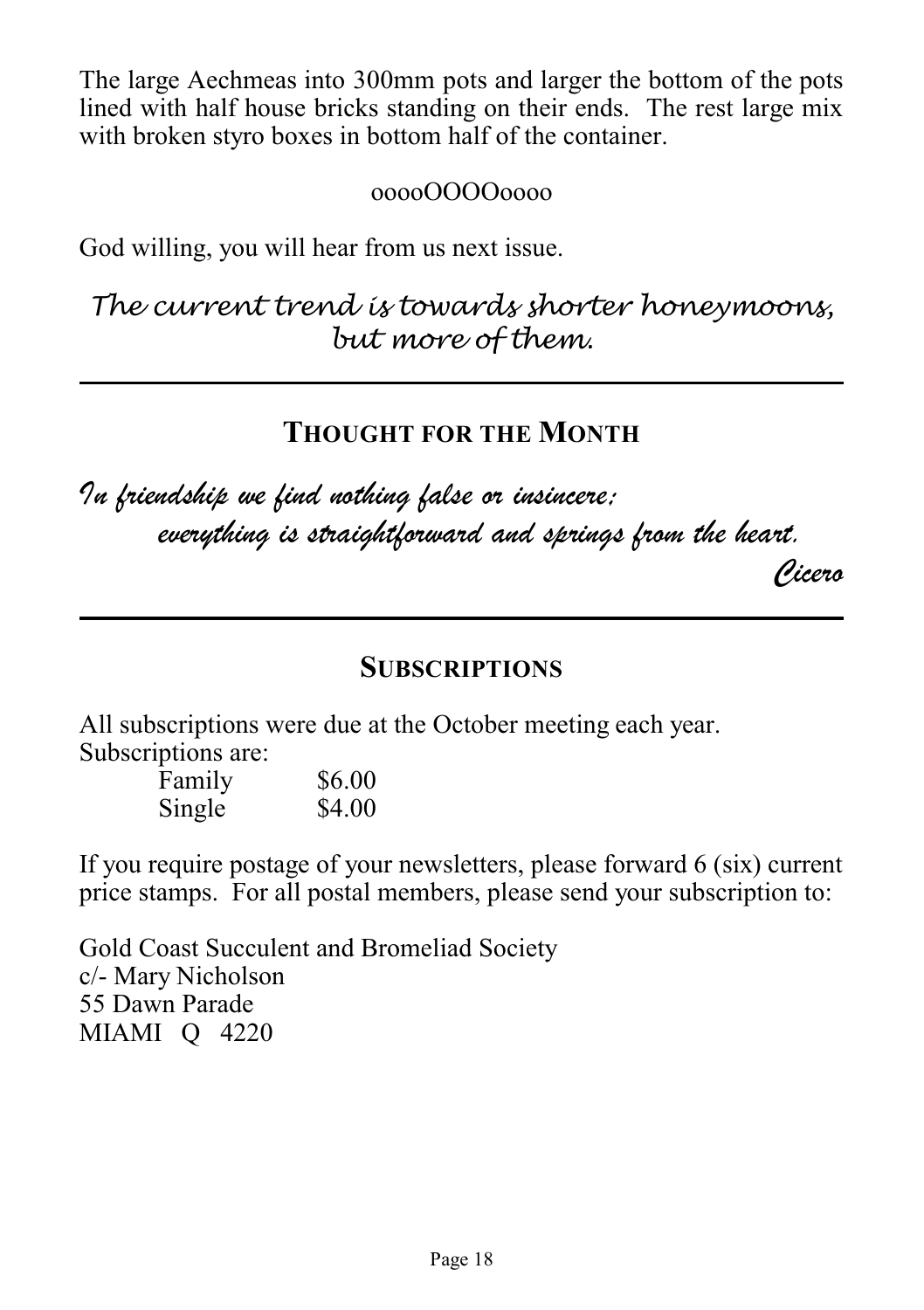# **!! CONGRATULATIONS !!**

Happy Birthday to Margaret Dumble, Bobby Powell, Mary Toth, Marion Gardyne, Graham Besgrove, Jack Willow, Eddie Collas, Clarrie Morrow and Jum Daniels.



Welcome to Trevor and Marion Gardyne, Patricia Zimmerman, John Whitworth of Rockhampton, Jarka and Nina Rehak of Miranda, NSW.

Will you please make sure that we have your birthdays as we are trying to include all members with a personal greeting. Just the date and month, we are not worried about the year (we all have our secrets).

This can be send to Mary Nicholson at 55 Dawn Parade, MIAMI Q 4220.

## **PLANT OF THE MONTH**

For Plant of the Month, could you please bring in some plants from the nominated genera for that month. Remember that the plant doesn't necessarilyhave to be in flower, we also grow Bromeliads for their foliage. This segment of our meeting is to help us to learn to identify the different genera and perhaps see the diversity within that genera. The genera for the coming months are:

| <b>MAY</b>    | Billbergia |  |  |
|---------------|------------|--|--|
| <b>JUNE</b>   | No meeting |  |  |
| <b>JULY</b>   | Vriesea    |  |  |
| <b>AUGUST</b> | Guzmania   |  |  |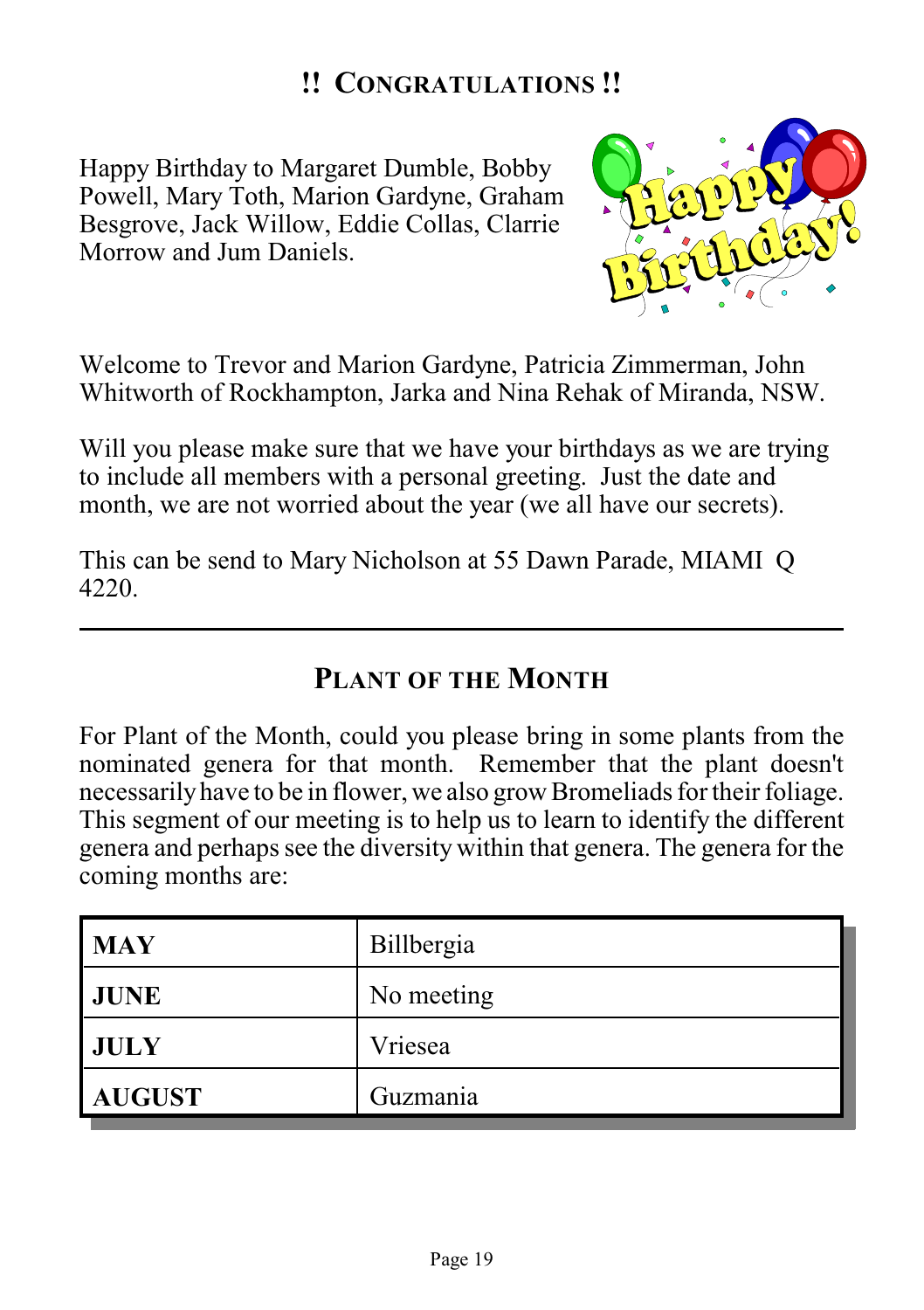# **PLANT ROSTER**

We are now operating a roster to share the responsibility of bringing in plants for the Lucky Door Prize and the Special Raffle. If anyone other than the people rostered for that month would like to donate a plant, please feel free to do so. The plants do not have to be succulents or bromeliads. The Lucky Door Prize is drawn first and has the pick from the table followed by the Special Raffle with a choice of the plants available.

| <b>JULY</b>   | Cath Chumbley, Graham Besgrove, Doug<br>Reilly, <i>Uennifer Ross</i> , Mary Nicholson, Roy<br>Wenzel, Eddie Collas, SueLevine |
|---------------|-------------------------------------------------------------------------------------------------------------------------------|
| <b>AUGUST</b> | Phyllis King, Jo Ketelaar, John Borthistle, Betty<br>Page                                                                     |

If you are unable to attend the meeting, either get the plant to someone to take it in for you or swap with someone else.

## **AN ADDRESS FOR MAIL**

If you would like to get in touch with the Society by mail, I would be happy to receive your letters and pass them on. Please address them to:

> Gold Coast Succulent and Bromeliad Society c/- 19 Ellington Street BROWNS PLAINS Q 4118



# **ORDINARY RAFFLE**

This is one way of making money for the Society. It is up to all of us to help by bringing in some plant/s when we have extra ones. It doesn't have to be a bromeliad, just something you would like to win yourself. Let us see if we can make this one good continuous raffle.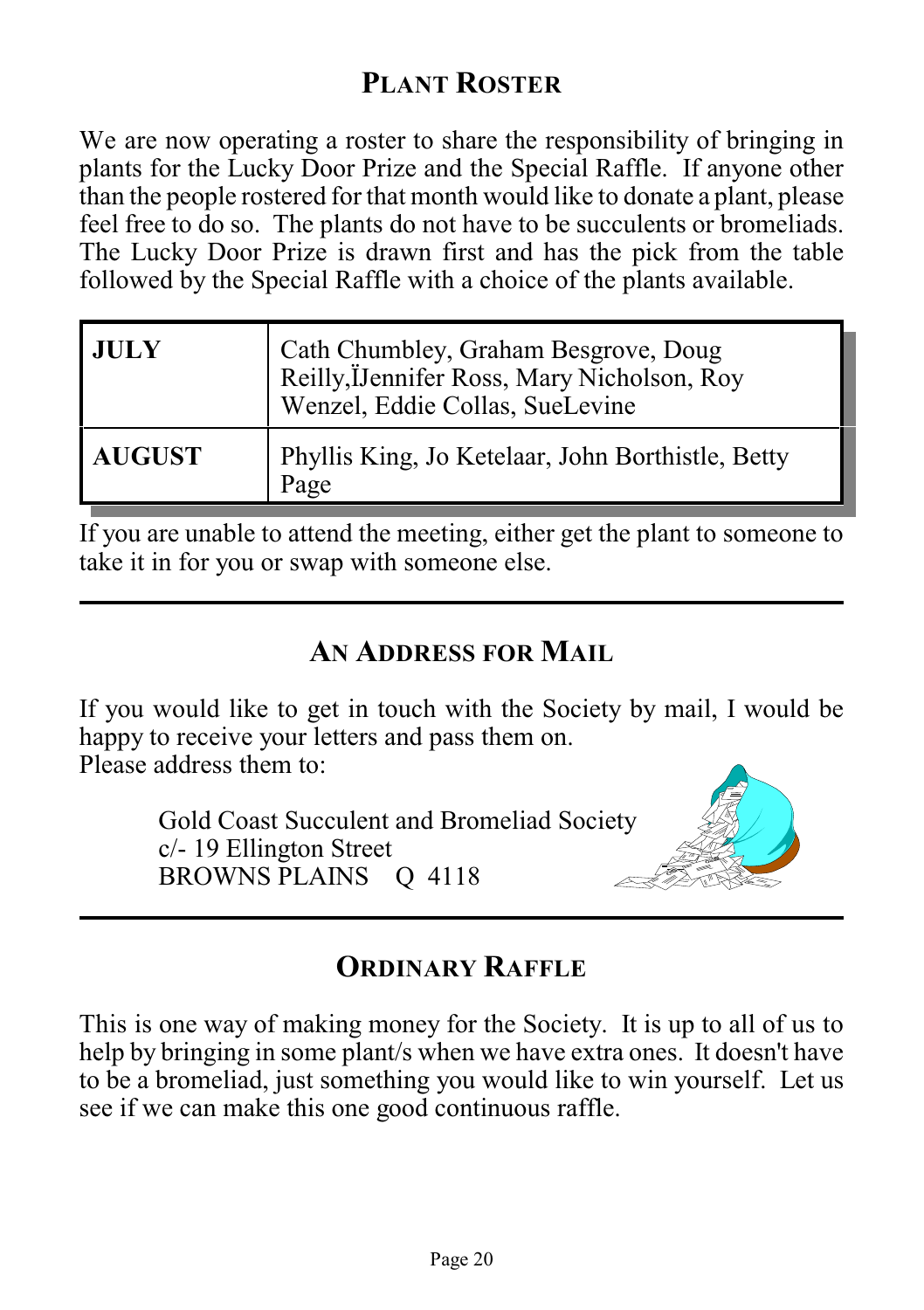# **LIBRARY BOOKS**

Library books are available on loan for one (1) month only. Please return them so someone else can take the book out. The list of some of the books available for loan are as follows:

### **BROMELIADS:**

Journal of BSI 1981 , 1993 Bromeliads , The BSI Bromeliads , Werner Rauh (2 copies) Bromeliads , Walter Richter Bromeliads for Modern Living Bromeliads for Everyone , Bea Hanson The Colourful Bromeliads , Victoria Padilla Tillandsias , Paul Isley The Bromeliad Lexicon , Werner Rauh Bromeliaceaes of Venezuela Bromeliads , Victoria Padilla In Search of Flowers of the Amazon Forest , Margaret Mee Handbook for Judges and Exhibitors , BSI, 1982

## **CACTUS AND SUCCULENTS:**

Cactus and Succulents , Sunset Succulents and Cactus , Sunset Cacti and other Succulents Vol 1,6 , Edgar Lamb (2 copies Vol 5 Cacti for the Amateur , Abbey Garden Press The Book of Cacti and other Succulents , Claude Chidamian Cacti and Succulents , E.E. Kemp Cacti and Succulents for Modern Living Cacti , Sir Oliver Leese The Stapelieae, Vols 1, 2 and 3 Photo Album of members' donations.